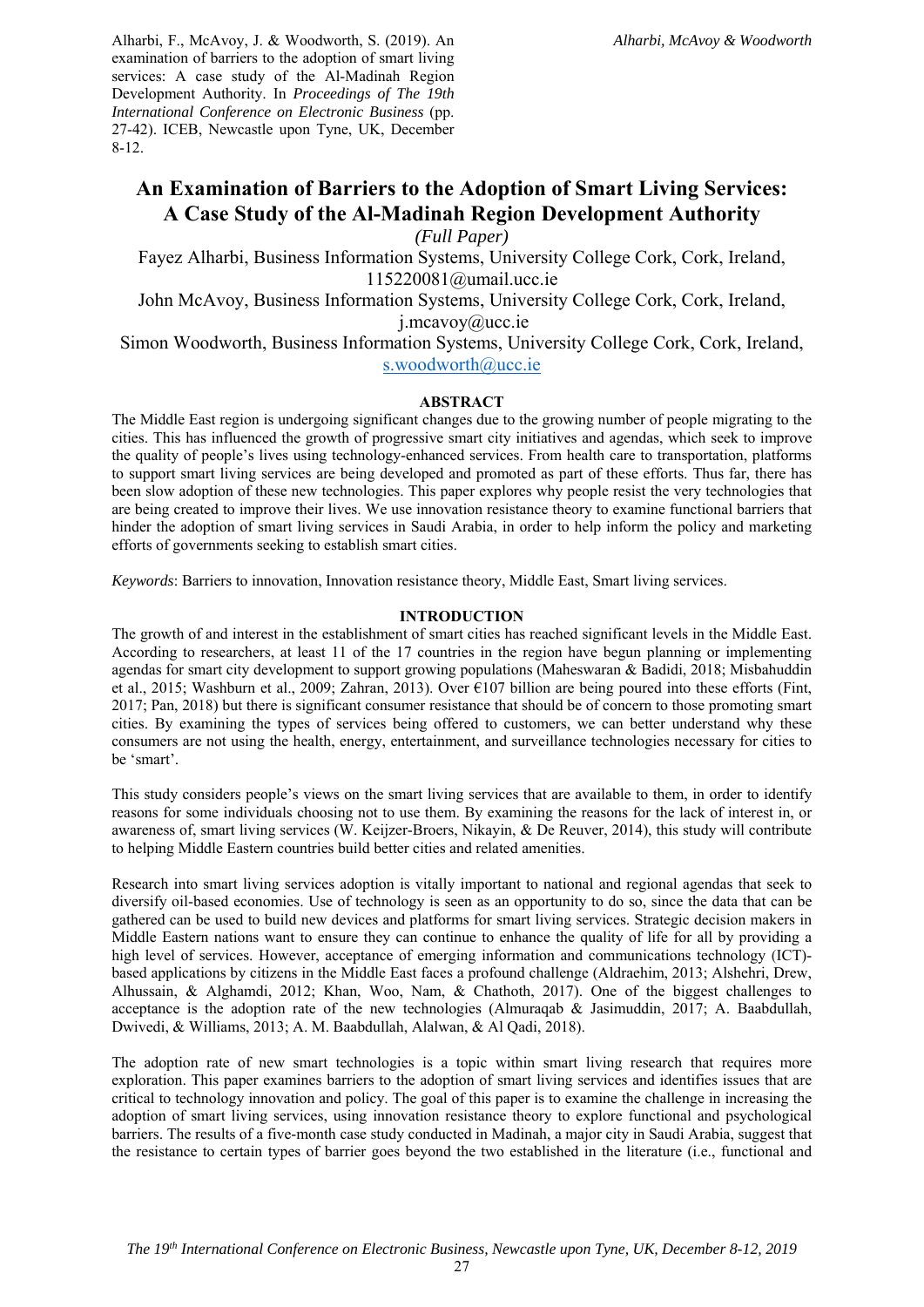psychological obstacles). These results are unique and impactful and contribute to the knowledge needed for smart cities to function as required.

## **LITERATURE REVIEW**

This section presents research from the smart living literature, highlighting and discussing barriers to usage with a focus on smart living services (W. Keijzer-Broers & de Reuver, 2016). Innovation resistance theory provides a lens through which to examine how smart living products and services are made available, by focusing on where they have not been widely adopted. According to Nikayin and De Reuver (2015), lack of adoption presents a problem for financial decisions made by governments investing in building smart cities.

#### **Smart Living and its Services**

The rapid evolution of innovations in ICT and the internet of things (Vanston, Elliott, Bettersworth, & Caswell) (Vanston et al., 2006) for smart cities has created opportunities to enhance many people's quality of life, which is considered to be one of the main goals of the smart city agenda (Skouby, Kivimäki, Haukiputo, Lynggaard, & Windekilde, 2014). This goal is directly linked to the ICT/IoT platforms that enable smart living and is one of the six smart city characteristics (Giffinger & Pichler-Milanović, 2007). This is called smart living (SL), the area of focus in this paper.

Smart living is a trend that encompasses advancements that give people the opportunity to benefit from new ways of living (Riva-Mossman, Kampel, Cohen, & Verloo, 2016). The SL vision is to improve a population's quality of life and facilitate individuals' personal comfort (Nikayin, Skournetou, & De Reuver, 2011). Therefore, smart living services (SLS) are regarded as "mediators between providers and customers in the process of value creation" (W. J. Keijzer-Broers, Florez-Atehortua, & de Reuver, 2015, p. 2). These services are able to achieve the SL vision (Nikayin & De Reuver, 2011) by providing several ICT-enabled services linked with the IoT (Sudha Ram, 1987; Vanston et al., 2006). In leveraging ICT, SLS are capable of enhancing the quality of life for the inhabitants of a smart city (Chen, 2012). However, if the inhabitants of smart cities do not use the SLS, the smart city value chain is broken and the value delivery fails (Dameri, Benevolo, Veglianti, & Li, 2019). Therefore, it is clear how important SLS are to the success of a smart city in improving the quality of life of its population.

The pursuit of research into SLS is a recent trend in the information systems domain because many view this topic as part of the United Nations (UN) stainability goals and associated with social science research. SLS is a term used in research to refer to technology which is "applied to daily life to increase efficiency, affordability, and sustainability" (C.-K. Lee et al., 2011, p. 93). SLS are also seen as being capable of creating an urban environment able to "offer advanced and innovative services to citizens in order to improve the overall quality of their life" (Piro, Cianci, Grieco, Boggia, & Camarda, 2014, p. 1). However, the use of SLS should not be restricted to users and residents within the home; individuals should also be able to take advantage of external information in order to consider a range of novel service concepts (Nikayin & De Reuver, 2011).

Such opportunities can result in increased motivation for service providers from different industry sectors (e.g., energy, security, telecommunications, and health) to become interested in offering SLS (W. J. Keijzer-Broers, de Reuver, & Guldemond, 2013, p. 1). In this way, multiple actors, "sometimes from different industries, pool their resources and capabilities to create and capture value from new services and products" (Solaimani, 2014, p. 12).

SLS are increasingly being exploited by city governments, "changing the ways to interact with citizens and providing novel and interactive services" (J. Lee & Lee, 2014, p. 94). SLS s commonly provided to consumers living in smart areas via sector-specific service platforms. A service platform is used to "host a set of core functions (e.g., data storage, processing power, intelligent decision-making components)" and service suppliers deploy these platforms to create, run, and deliver value-added services to consumers (Nikayin & De Reuver, 2012, p. 19). In short, to achieve that vision, smart living provides several ICT-enabled services, such as those that gather the value drivers of health, energy, security and entertainment (Agahari, 2016).

Many of the current benefits accrued from these types of new technology involving enabled and enhanced services are considered to be 'just' an innovation or fad (Mani & Chouk, 2018), with implications for diversification and development. Evidence suggests that consumers may perceive SLS (smart homes, smart healthcare, smart grids, smart banking, etc.) as something new and different. Consequently, the view of SLS in this paper is as a form of social innovation that brings together tech-enabled environments for daily living. The perspective that is taken in this paper is that SLS are critical to sustaining a smart city, presenting a challenge for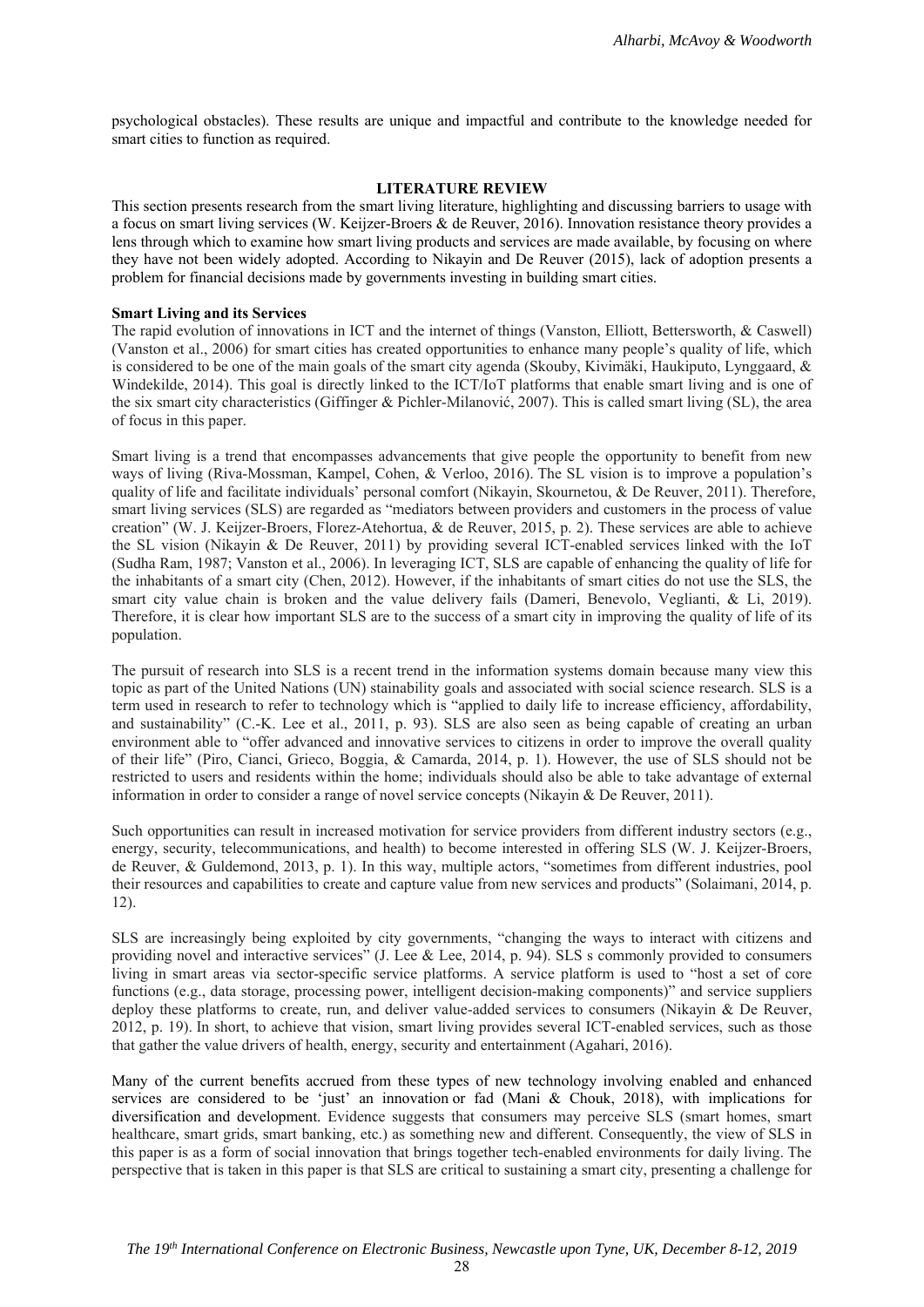sustainability, new business development, and improved quality of life for the Gulf State region. The next section describes barriers to the use of SLS to understand better why consumers resist the new technologies.

#### **Barriers to Smart Living Services**

In order to ensure the maximum benefit from SLS, it is necessary to make sure that smart living is optimally adopted. This study examines the barriers to adopting smart living services. As people become more accustomed to adopting and using SLS, data can be collected and then used to assist with urban planning and in overcoming various technological and regulatory challenges (Wilson, Hargreaves, & Hauxwell-Baldwin, 2015). Despite smart living explicitly promoting users' quality of life, SLS, although technologically feasible and acceptable (W. Keijzer-Broers, Florez-Atehortua, & de Reuver, 2016), are faced with a number of challenges, which include the following:

Lack of awareness among end users, to market commercialisation, to end-user acceptance, as to resistance. Lack of awareness of what SLS are and what is available as part of these services (W. Keijzer-Broers et al., 2016).

Lack of knowledge of how these types of services can fulfil user needs (W. Keijzer-Broers et al., 2014). Markets for these services also struggle as a result of a lack of appropriate market structures (Good, Ellis, & Mancarella, 2017), market mechanisms (Cappers, MacDonald, Goldman, & Ma, 2013), and market regulation (Nikayin & De Reuver, 2012).

These challenges hamper the adoption and widespread use of SLS (Balta-Ozkan, Davidson, Bicket, & Whitmarsh, 2013). At a higher level, according to Sundaresan Ram and Sheth (1989), two fundamental barriers emerge that cause resistance to innovation in general. Those barriers are generic to resistance to various types of innovation and are categorised as functional and psychological. Functional barriers include usage, value, and risk barriers, whereas psychological barriers are linked to traditional and image barriers associated with use. Later SLS researchers argued that information, technology, and system barriers were consistent with certain functional barriers and institutional barriers aligned with psychological barriers. However, a review of the literature suggests that research that focuses on barriers that inhibit the use of smart living services is limited, which indicates that this area is in need of further investigation (Balta-Ozkan et al., 2013; Nikayin & De Reuver, 2015). This study seeks to explore further the barriers preventing people using SLS, with a focus on innovation resistance theory as a means of analysing a case study.

#### **A View of Innovation Resistance Theory (IRT)**

The reasons for consumers not adopting innovation are not always clear in the existing literature. IRT describes resistance "by consumers to changes imposed by innovations" (Sudha Ram, 1987, p. 208) during new product adoption. Resistance can also arise due to "fears that a product could be dysfunctional or malfunctional" (Joachim, Spieth, & Heidenreich, 2018, p. 97). Sundaresan Ram and Sheth (1989) first explained that consumers face various barriers that limit their desire to accept innovation. Furthermore, these barriers are more likely to appear once consumers perceived considerable change as a consequence of adopting the innovation (Sundaresan Ram & Sheth, 1989). Barriers were then classified into the following two categories: functional barriers and psychological barriers (Figure 1).



Figure 1: Types of barriers to innovation (Ram & Sheth, 1989)

Functional barriers are more likely to occur when a consumer perceives a significant change during a new product adoption (Ng, Lim, Lim, Ng, & Tan, 2013). According to Sundaresan Ram and Sheth (1989), functional barriers are directly related to three areas of the innovation itself:

usage patterns, which may give rise to usage barriers to a new innovation;

the value of the product or service; and

risks associated when adopting the product or service (see Figure 2).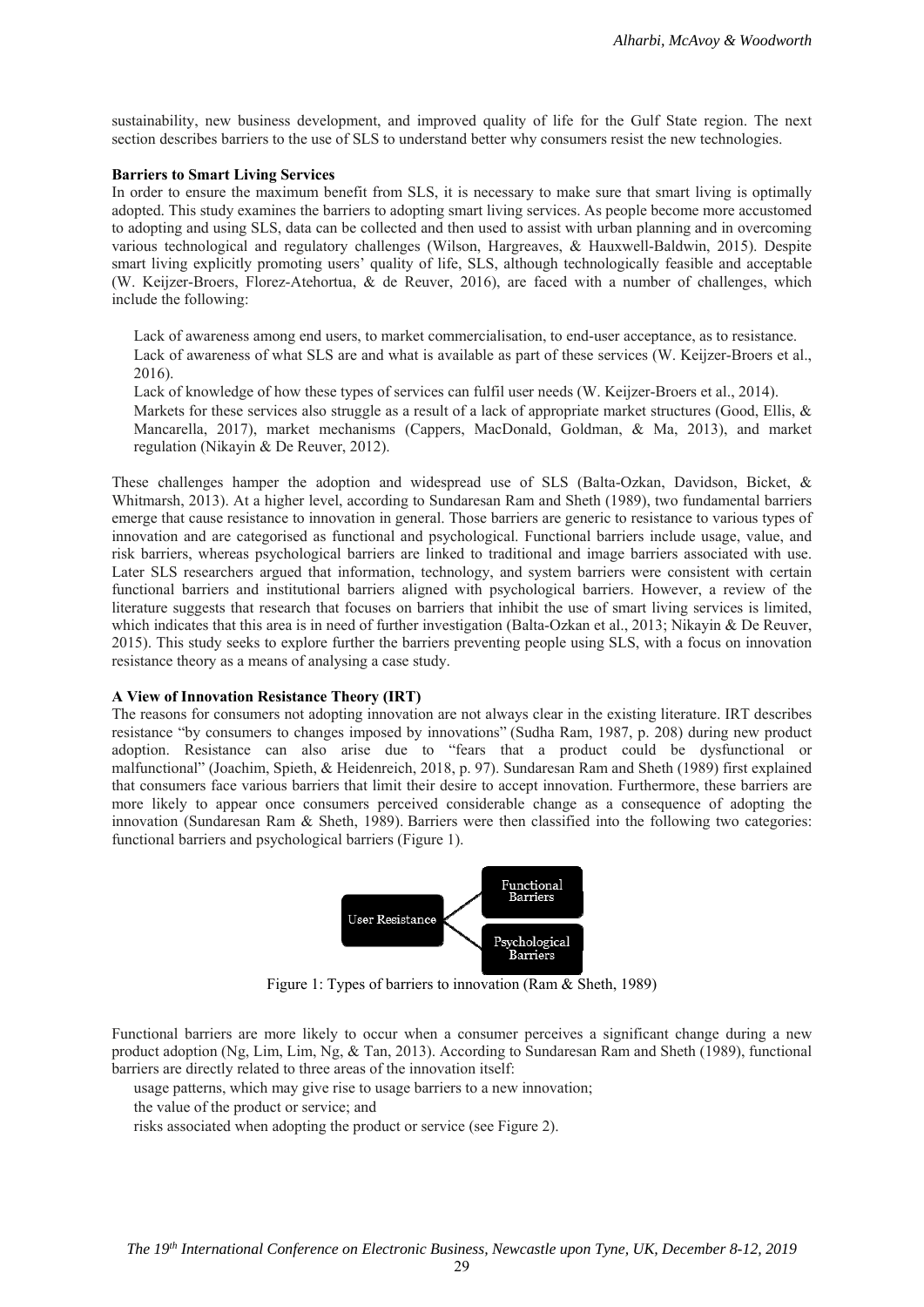

Figure 2: Innovation resistance theory (Ram & Sheth, 1989)

Psychological barriers emerge once an innovation conflicts with a consumer's social norms, practices, or individual usage patterns (Kleijnen, Lee, & Wetzels, 2009). These barriers are related to tradition (daily routines) and image (brand and product category) (Mani & Chouk, 2018). They come from traditional views, perceptions, and image views (Figure 2).

The two types of barrier are common to different types of innovation and are not specific to innovations in smart living services. However, as mentioned earlier, functional barriers can include usage, value, and risk barriers, whereas psychological barriers are associated with tradition and image barriers (Table 1).

|                                  | <b>Barriers</b> | <b>Definition</b>                                | <b>Sources</b>                                    |  |  |
|----------------------------------|-----------------|--------------------------------------------------|---------------------------------------------------|--|--|
|                                  | Usage           | Resistance towards a new invention due           | Barati and Mohammadi (2009); Lian and Yen         |  |  |
|                                  | barriers        | to its incompatibility with present              | (2014); Lunsford and Burnett (1992); Moorthy et   |  |  |
|                                  |                 | routines, exercises, and plans.                  | al. (2017); Sundaresan Ram and Sheth (1989);      |  |  |
|                                  |                 |                                                  | Rotchanakitumnuai and Speece (2003).              |  |  |
|                                  | Value           | towards<br>Resistance<br>the<br>of<br>usage      | Fain and Roberts (1997); T. Laukkanen,            |  |  |
| Functional<br><b>Barriers</b>    | barriers        | products or services when they do not            | Sinkkonen, Kivijärvi, and Laukkanen (2007);       |  |  |
|                                  |                 | fulfil the user's<br>perception<br><sup>of</sup> | Lian and Yen $(2014)$ ; Moorthy et al. $(2017)$ ; |  |  |
|                                  |                 | performance-to-price value in contrast           | Sundaresan Ram and Sheth (1989); Rammile and      |  |  |
|                                  |                 | with other substitutes.                          | Nel (2012)                                        |  |  |
|                                  | Risk            | Uncertainty regarding the<br>possible            | Lian and Yen (2014); Marett, Pearson, Pearson,    |  |  |
|                                  | barriers        | negative consequences of using a                 | and Bergiel (2015); Sundaresan Ram and Sheth      |  |  |
|                                  |                 | product or service.                              | (1989)                                            |  |  |
|                                  | Tradition       | The cultural change created for the              | Cruz, Barretto Filgueiras Neto, Munoz-Gallego,    |  |  |
|                                  | barriers        | customer by the innovation.                      | and Laukkanen (2010); Hoeffler (2003); Joachim    |  |  |
| Psychological<br><b>Barriers</b> |                 |                                                  | et al. (2018); Sundaresan Ram and Sheth (1989).   |  |  |
|                                  | Image           | The degree to which an innovation is             | Antioco and Kleijnen (2010); Chauhan and          |  |  |
|                                  | barriers        | perceived as having an unfavourable              | $(2018)$ ; Claudy, Garcia,<br>Choudhary<br>and    |  |  |
|                                  |                 | image.                                           | O'Driscoll (2015); Herbig and Day (1992); Talke   |  |  |
|                                  |                 |                                                  | and Heidenreich (2014).                           |  |  |
|                                  |                 |                                                  |                                                   |  |  |

Table 1: Types of barrier to innovation

Usage barriers have been defined as resistance towards a "new invention due to the incompatibility with present routine, exercise, and plan" (Moorthy et al., 2017, p. 39). These barriers are mostly linked to the usability of the service and the degree of behavioural change it requires from consumers in its use (Bagozzi & Lee, 1999; Kuisma, Laukkanen, & Hiltunen, 2007; T. Laukkanen et al., 2007). Once the innovation has been seen as incompatible with consumers' practices or customs, the consumers deliberately reject it because they perceive it as functionally inadequate and unsuited to existing workflows, practices or habits (Bagozzi & Lee, 1999; Gurtner, 2014; Sundaresan Ram & Sheth, 1989). Indeed, usage barriers seem to be the most common cause of consumer resistance to innovations (T. Laukkanen et al., 2007) because of values and risks perceived by both governments and consumers.

Value barriers are defined as resistance towards the usage of products or services (Rammile & Nel, 2012) when "they do not fulfil users' perception of performance-to-price value" (Moorthy et al., 2017, p. 40) or when the consumers have not achieved the desired experience during their use of the innovation . These barriers refer to a perceived lack of relative advantage or superior performance by the innovation over existing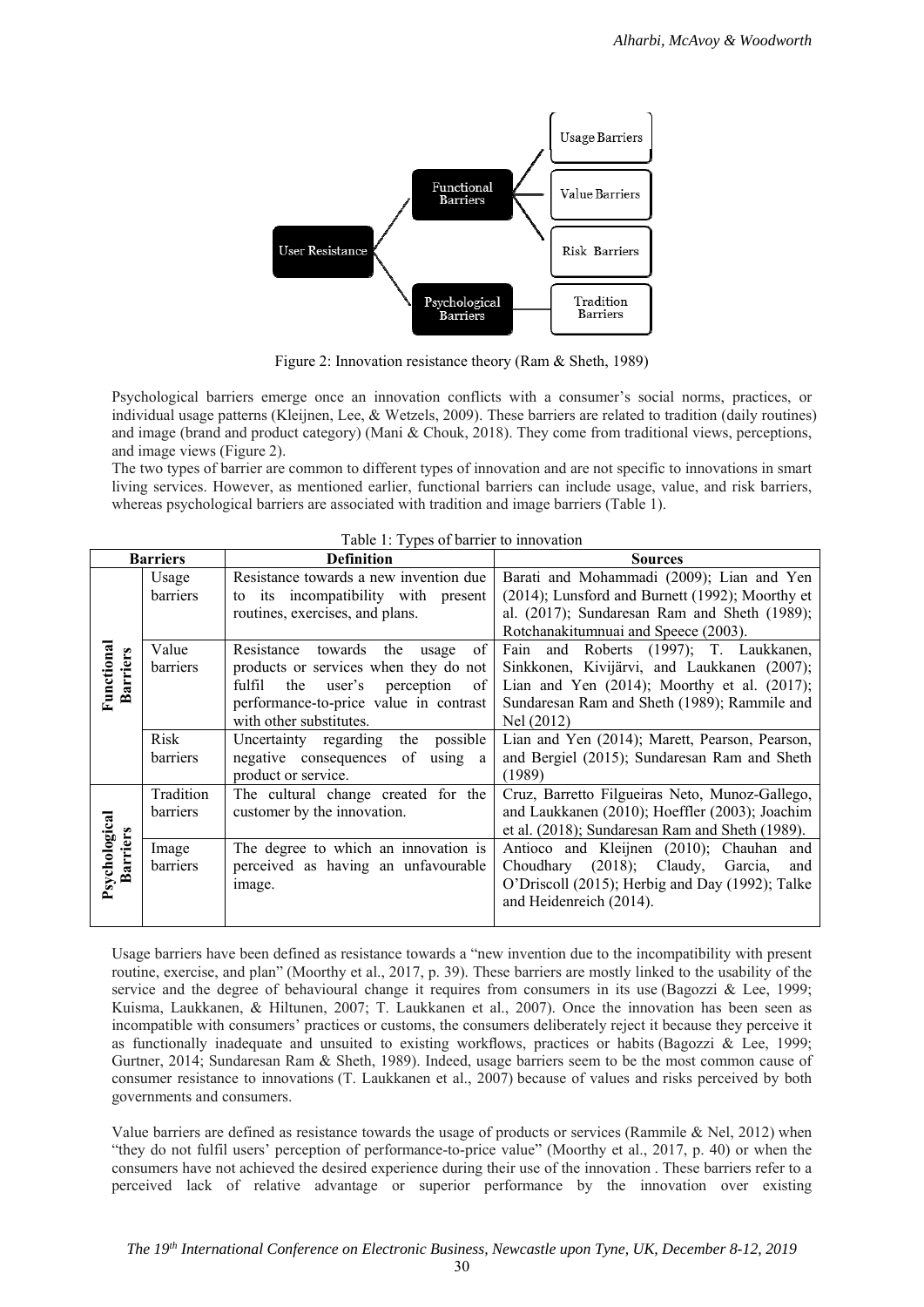alternatives (Hoeffler, 2003; Kuisma et al., 2007; T. Laukkanen et al., 2007). Consequently, an innovation must be better than "the idea that it proceeds" (David, 2014, p. 61).

Risk barriers are defined by Featherman and Pavlou (2003) as the "uncertainty regarding possible negative consequences of using a product or service" (p. 453). This type of barrier is used to explain the degree of risk associated with technological innovation (Sundaresan Ram & Sheth, 1989; Rammile & Nel, 2012). In the context of innovation, risk barriers refer to the degree of risk an innovation entails (P. Laukkanen, Sinkkonen, & Laukkanen, 2008; Sundaresan Ram & Sheth, 1989). According to Sundaresan Ram and Sheth (1989), "all innovations, to some extent, represent uncertainty and pose potential side effects that cannot be anticipated" (p. 208). Consequently, uncertainty is ingrained in innovations (P. Laukkanen et al., 2008) and, therefore, always entails at least some degree of real risk (Barati & Mohammadi, 2009).

Tradition barriers mainly refer to the change an innovation may cause in a culture or routine. The change an innovation may cause can "potentially be in conflict with existing traditions and norms of the consumers" (Gurtner, 2014, p. 8), which can, in turn, lead to resistance (Kleijnen et al., 2009). Thus, if norms and routines are "important to a consumer, resistance will be high" (Sudha Ram, 1987, p. 209). Claudy et al. (2015) regard an image barrier as the "degree to which an innovation is perceived as having an unfavourable image" (p. 530). According to Sudha Ram (1987), these barriers are associated with the origin of an innovation, such as the product class, industry, or the name of the firm. They show the consumer's feelings about the product itself, the manufacturer, or even the area in which the innovation was produced (Kuisma et al., 2007; Sundaresan Ram & Sheth, 1989).

In the service context, an image barrier raises the need for consumers to have human contact with their service experience (T. Laukkanen & Kiviniemi, 2010; Mani & Chouk, 2018). Evidence suggests that while some consumers obviously prefer individual contact throughout the period of service, others may seek personal contact only in a specific case, such as making a complaint, getting an answer to a particular question, or solving a problem. For example, some smart applications, such as "Monitor Your Weight", offer opportunities to consumers who suffer from obesity or who have awareness of and concern for their health to manage and reduce their weight, monitor their health status or receive information on how to improve their health.

In contrast, following the instructions of an application may generate changes in food culture or lifestyle. Individuals who see these changes as conflicting with existing routines, norms, and traditions are much more likely to resist those products (Gurtner, 2014). In response to a consumer preference for existing practices and products, an innovation needs to offer better value and performance in order to become accepted (Sudha Ram, 1987). Physical, economic, functional, and social risks influence resistance, in addition to traditions and norms, usage patterns, and perceived value and image (Kleijnen et al., 2009). This study focuses on functional barriers, as these are identified as the major obstacles to accepting innovation (T. Laukkanen, 2016; Mani & Chouk, 2017).

The IRT model has been applied and tested and is supported by past studies that focused on technological innovations in services (Table 2). Examples of these areas of innovation include mobile and internet banking (P. Laukkanen et al., 2008; T. Laukkanen, 2016), online shopping (Mani & Chouk, 2018), and the IoT (Moorthy et al., 2017; Vanston et al., 2006).

| <b>Title</b>                             | <b>Justification for using IRT</b>                    | <b>References</b> |
|------------------------------------------|-------------------------------------------------------|-------------------|
| Resistance<br>Internet<br>Consumer<br>to | To understand the innovation resistance to using      | P.                |
| Banking: Postponers, Opponents and       | internet banking.                                     | Laukkanen         |
| Rejectors.                               |                                                       | et al. (2008)     |
| Consumer Resistance to Innovation in     | To provide better understanding of the barriers that  | Mani<br>and       |
| Services: Challenges and Barriers in the | lead to consumers' resistance to smart services as an | Chouk             |
| Internet of Things Era.                  | innovation.                                           | (2018)            |
| Consumer Adoption versus Rejection       | To test how five theory-driven adoption barriers and  | $T_{\rm c}$       |
| Decisions in Seemingly Similar Service   | key consumer demographics influence<br>three          | Laukkanen         |
| Innovations: The Case of the Internet    | consumer adoption versus rejection decisions in two   | (2016)            |
| and Mobile Banking.                      | seemingly similar service innovations.                |                   |
| Barriers of Mobile Commerce Adoption     | To explore resistance factors to understand the       | (Moorthy et       |
| Intention: Perceptions of Generation X   | reasons for the low adoption of mobile commerce       | al., $2017$ )     |
| in Malaysia.                             | among Generation X in Malaysia.                       |                   |

Table 2: Research that has utilised IRT

31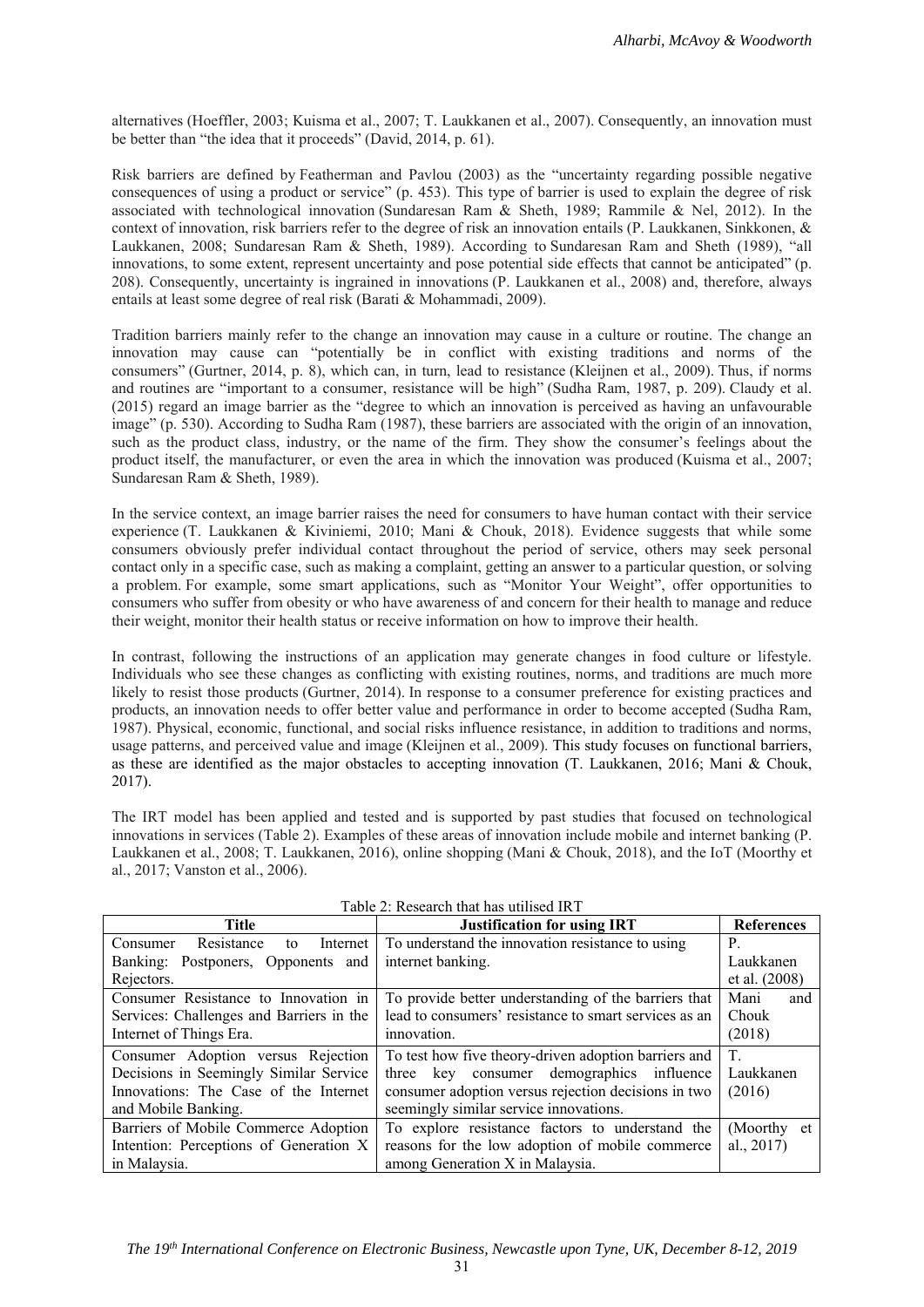|                                                                         | Applying Innovation Resistance Theory   To understand online users who know about but   Mani |        | and |
|-------------------------------------------------------------------------|----------------------------------------------------------------------------------------------|--------|-----|
| to Understand User Acceptance of never (or rarely) use online shopping. |                                                                                              | Chouk  |     |
| Online Shopping: The Moderating Effect                                  |                                                                                              | (2018) |     |
| of Different Product Types.                                             |                                                                                              |        |     |

The literature selected above provides a clear interpretation of how technology scholars have realised and studied the importance of IRT and the reasons behind the phenomenon of resistance to innovation. For instance, in 2008, when the concern was to understand why a large proportion of bank customers were resistant to using internet banking, the researchers used IRT as an appropriate theory to study the phenomenon. In 2012, when researchers sought a better understanding of the barriers that lead to consumer resistance to smart services, considering that smart services were a form of innovation, they also used IRT. Likewise, when researchers in 2017 and 2018 intended to explore resistance factors to understand the reasons for not accepting innovations such as mobile commerce and online shopping they also employed IRT.

IRT is seen as one of the most suitable theories for consideration "by any future researchers who would conduct research relating to technological innovation" (Moorthy et al., 2017, p. 53). IRT was, therefore, considered appropriate for exploring this topic in Madinah in Saudi Arabia. The next section discusses how IRT was employed in this study to explore the barriers that affect use and adoption in order to better understand consumer resistance to SLS.

### **RESEARCH METHODOLOGY**

This section describes the research approach taken to study SLS barriers in a Middle Eastern cosmopolitan area with a strong smart city agenda. Using a qualitative approach, data were gathered through semi-structured interviews to reveal factors that have an impact on functional barriers.

## **Research Approach**

The research objective of this study is to build a Smart Living Services Barriers model. This approach seeks to improve our understanding of barriers through identification and classification in order to better examine why people resist the use of smart living services. To achieve an objective, research methods are the channels "through which data is being gathered and analysed within a research study" (Kellmereit, 2015, p. 44) and usually involve a quantitative, qualitative or mixed methods approach. According to Marshall and Rossman (1989), the selection of qualitative research methods depends on the purpose of the study. The value of qualitative research lies in "understanding rather than measuring the difference" (Ritchie, Lewis, Nicholls, & Ormston, 2013, p. 52). Using a qualitative method is the best approach to gaining in-depth understanding of a situation or behaviour (Pope & Mays, 1995) and was thus deemed appropriate for this research. The findings will help to understand the causes of existing barriers and it is argued that examining the barriers will lead to the analysis and creation of practical solutions for real-world issues, which will contribute to increasing the adoption of smart living services.

This research adopted a qualitative approach in order to address the research question and fulfil the research objective. Other researchers in the smart services field (Chouk & Mani, 2019; Luo, Lee, Mattila, & Liu, 2012; Sprenger, 2016; Szmigin & Foxall, 1998) have also used a qualitative approach to study issues relate to IRT. There is a general consensus that a qualitative case study methodology is the most appropriate to exploring barriers to the use of SLS, as this approach is considered to be the most effective for examining the reasons for, or explanations of, phenomena or their different impacts and consequences and how they vary between groups (Ritchie et al., 2013). Furthermore, the approach facilitates more comprehensive exploration and analysis for understanding the reasons that influence a population in their use/non-use of smart living services.

## **Case Study: SLS in the Al-Madinah Region Development Authority (MRDA)**

To diversify the economy and develop public service sectors such as health, education, infrastructure, recreation and tourism in the Kingdom of Saudi Arabia, the Saudi government launched the *Saudi Vision 2030*. One of the main goals is to provide "a high-quality lifestyle to the citizens with modern architecture, smart mobility systems, adequate water and energy, public systems accompanied by a lush green space" (Vision, 2016). To achieve this goal, five of the biggest cities in the Kingdom were selected to be transformed into smart cities. One of the five cities is Al-Madinah Al-Munawarah, which was selected because it had hosted c.12 million visitors by 2018. That number is expected to increase to 15 million by 2020, and 30 million by 2030. In addition to the inhabits, the millions of visitors also have expectations of a good level of services in the city, which is a significant site of pilgrimage for Moslems around the world.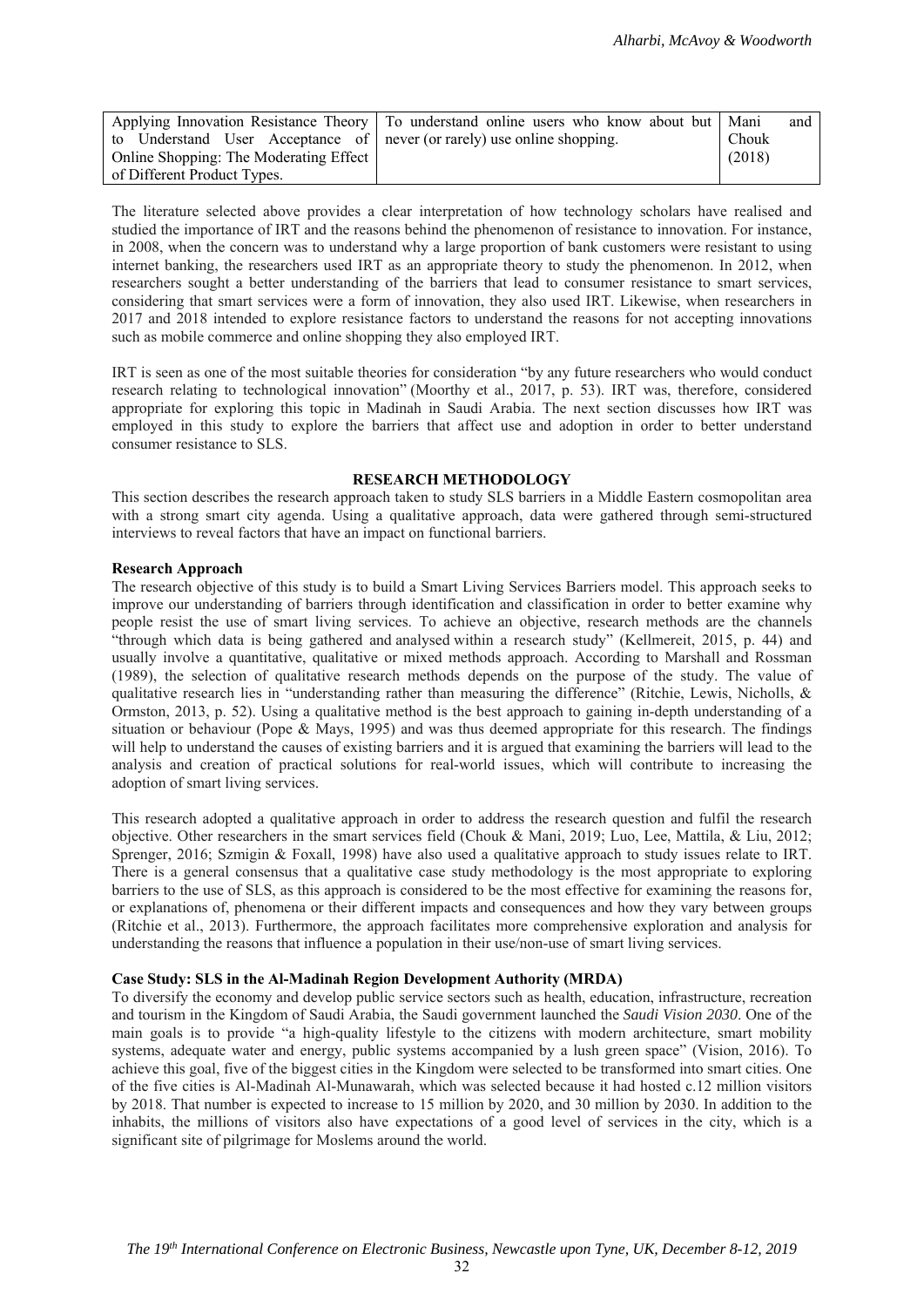Linked to the goals laid out in the Vision 2030, Madinah's local government established the MRDA. In order to provide high-quality services for both inhabits and visitors, the MRDA conducted and supervised many nontechnology projects, such as infrastructural improvements, increasing green areas, and undertaking technology projects such as the implementation of a digital transformation plan. However, this study will focus on the city's technology projects. The MRDA's technology projects aimed to provide a smart living area, in which SLS can be utilised to improve the quality of services. The MRDA was then expanded to include internet services via a fibre optic network for the entire city. Furthermore, the free Wi-Fi in the centre of the city ensures that all inhabitants and visitors can benefit from SLS. Smart parking, smart public transport cards, and translations of the Friday prayers and sermon into more than 15 languages via smart phones are examples of the SLS provided by the MRDA.

In sum, this city was chosen as the case study because it has many smart living services currently running that aim to enhance the quality of life for inhabitants and visitors and many are free and easy to use. This presents a case to be examined in order to establish what barriers exist to SLS adoption for the Middle East region. The researchers approached MRDA department heads and a randomly selected group of the Authority's customers to explore resistance to the SLS being deployed.

## **Data Collection and Analysis**

Sixteen semi-structured interviews were conducted at MRDA offices using open-ended questions. The interviews were between 45 and 86 minutes in length and took place with six MRDA head managers (M) and 10 MRDA customers (C). The managers were chosen as they were responsible for SLS and had performed a variety of tasks within the MRDA (Table 3) related to deployments of active SLS. The customers were chosen randomly, based on all having received marketing campaign information from MRDA about the features of their properties.

|                 | Table 3 Interview breakdown                                             |                  |  |  |  |  |  |
|-----------------|-------------------------------------------------------------------------|------------------|--|--|--|--|--|
| No.             | <b>Interviewees</b>                                                     | Length of        |  |  |  |  |  |
|                 |                                                                         | interviews       |  |  |  |  |  |
| $\vert$ 1       | Head of Technology and Systems Department                               | 59 min.          |  |  |  |  |  |
| $\vert$ 1       | Head of IT Management                                                   | 73 min.          |  |  |  |  |  |
| $\vert 1 \vert$ | Head of Digital Cities Programme                                        | 86 min.          |  |  |  |  |  |
| $\overline{1}$  | Head of Survey and Geographic Information Systems (Hielkema & Hongisto) | 66 min.          |  |  |  |  |  |
|                 | Department                                                              |                  |  |  |  |  |  |
| $\vert 1 \vert$ | Head of Projects Department                                             | 52 min.          |  |  |  |  |  |
| $\overline{1}$  | Head of the Office of Realisation of Vision 2030                        | 62 min.          |  |  |  |  |  |
| 10              | Customers of MRDA                                                       | 517 min.         |  |  |  |  |  |
| 16              | Total                                                                   | 15 h and 25 min. |  |  |  |  |  |

All the interviews were digitally recorded with prior permission from the participants. All the interviews were later transcribed *verbatim* for analysis. The data collected were analysed using three coding techniques: open, axial, and selective coding (Birks, Fernandez, Levina, & Nasirin, 2013; Jones & Alony, 2011), supported by the NVivo software program. Initial codes (331) were then reviewed, analysing the relationships between them, and summarised into a total of 99 concepts (axial coding). The concepts were then categorised into 34 categories (selective coding).

The open coding technique was employed first to analyse the data (Biswas & Sarkar, 2000). The transcript of each interview was examined to capture important concepts related to barriers to the use of smart living services. Barriers could include any physical or non-physical obstacle or reasons that prevented or made it difficult for people to adopt smart living services. The data were coded based on concepts identified in the literature and the results are presented in Table 4.

| Category              | Concept           | Code/Open Code | Excerpt                                                  |  |  |  |  |
|-----------------------|-------------------|----------------|----------------------------------------------------------|--|--|--|--|
| Lack of               |                   | N <sub>o</sub> | underground Interviewee 2 M: " <i>there</i> is a lack of |  |  |  |  |
| <i>infrastructure</i> | The<br>need<br>to | infrastructure | underground infrastructure."                             |  |  |  |  |
|                       | have<br>an        |                | Not a fit with Interviewee 11 C: "I used to have a smart |  |  |  |  |
|                       | appropriate       | infrastructure | electric meter in my house. It was an excellent          |  |  |  |  |
|                       | infrastructure    |                | device and it had saved me time, money and               |  |  |  |  |
|                       |                   |                | effort. When I wanted to buy the newer version,          |  |  |  |  |
|                       |                   |                | which was easier to install, I couldn't activate         |  |  |  |  |

Table 4: Process of analysing data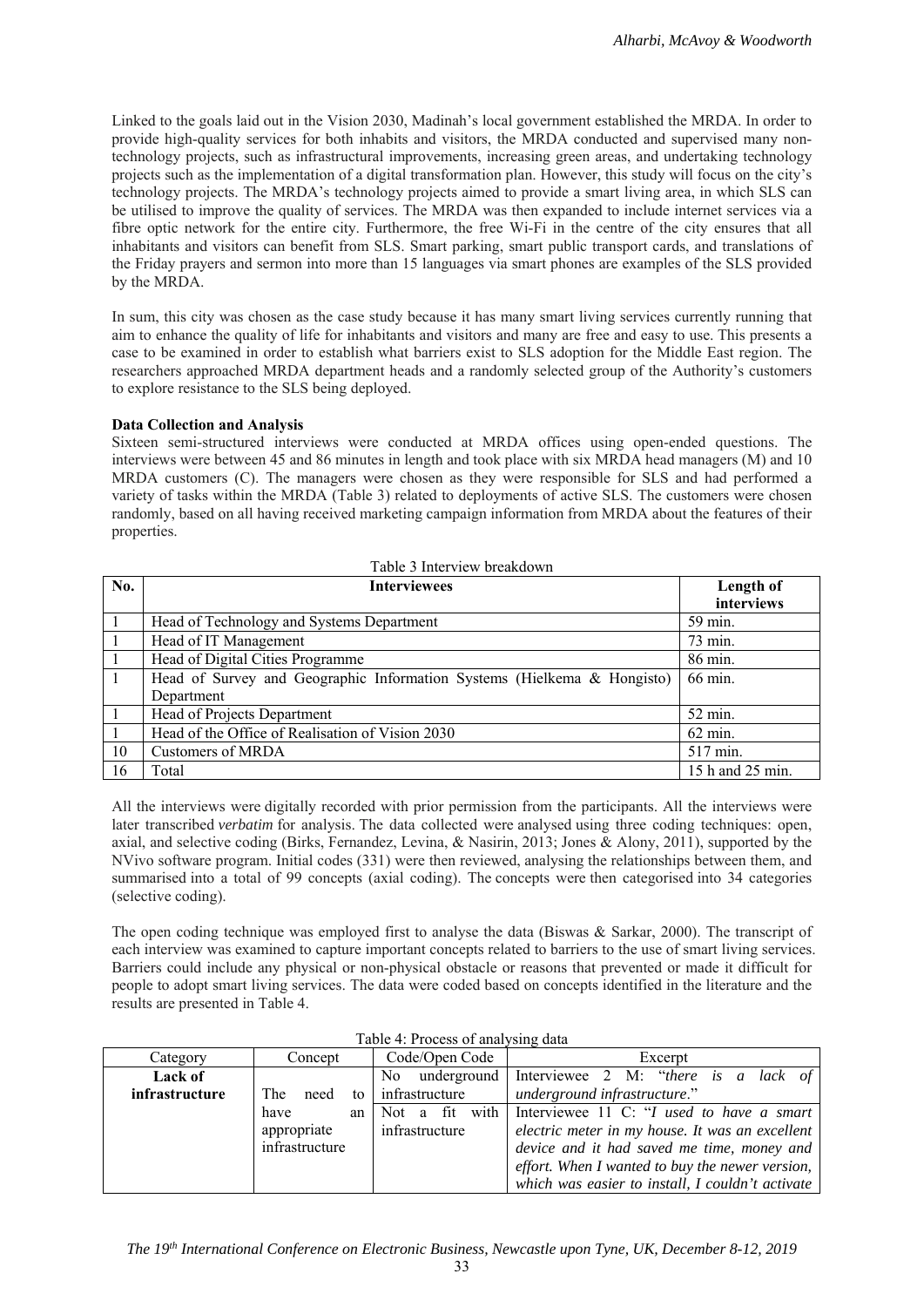|                          |                                                       |                                                   | it because it did not fit with the same building."                                                                                                                                                              |
|--------------------------|-------------------------------------------------------|---------------------------------------------------|-----------------------------------------------------------------------------------------------------------------------------------------------------------------------------------------------------------------|
|                          | Consumers<br>have<br>to<br>understand what<br>SLS are | Customers<br>need<br>help to understand           | Interviewee 13 M: "I think there has to be<br>awareness and education in this marketplace<br>to help the customer understand, you know, the<br>value there, as a customer understands the<br>benefit of using." |
|                          |                                                       | of<br>Low<br>level<br>understanding               | Interviewee 3 M: "when that development was<br>done, there was very low level of customer<br>understanding."                                                                                                    |
| <b>Lack of usability</b> | Level<br>of<br>difficulty<br>in                       | Smart technology<br>means it is more<br>difficult | Interviewee 10 C: "I think technology is<br>difficult already, when you go smart, it's even<br>more difficult."                                                                                                 |
|                          | using SLS                                             | Difficult to use                                  | Interviewee 14 M: "I stopped using this service<br>when I found that it was difficult to use in some<br>regions of Saudi Arabia; there were some<br>delays."                                                    |
|                          | The<br>need<br>to<br><b>SLS</b><br>access<br>easily   | Accessibility                                     | Interviewee 13 M: "there are many places in<br>the world that offer free Wi-Fi, but they first<br>require the user to enter either his phone<br>number or his email."                                           |
|                          |                                                       | Limited access                                    | Interviewee 1 M: "Some smart services are not<br>available to the public, but it is available for<br>some sectors that need it."                                                                                |

If a statement made in an interview referred directly to a barrier described in the literature, such as "*there is a lack of underground infrastructure*", the code given was "No infrastructure". Next, this code was merged with similar codes, such as "Need for smart infrastructure" to create one concept: "The need to have appropriate infrastructure". Likewise, this concept was merged with a similar concept, such as "Consumers have to understand what SLS are", to create one category: "Lack of infrastructure". The next step was to merge this with a further similar category, such as "Lack of usability". This process was applied to all the interviews to analyse the data. The final step was to combine the two newly formed categories under the "Usage barriers" classification (Figure 3).



Figure 3: Process of data analysis

If a statement referred to a number of benefits, such as "*when we transferred to smart services, we saved a lot of money, it provided a perfect service in a short time, made the right decisions, and reduced the effort with the high quality of the services*", the code assigned was "Need to convert to SLS". The same process as the one referred to above was also applied at this stage.

Finally, if a statement referred indirectly to a barrier, such as "*I think there's a very different level of customer understanding*", indicating a lack of understanding of SLS among customers, which is clearly seen as a barrier, the except was coded as "Different level of understanding". The same process of analysis was applied here too.

The next section presents a discussion of the findings of the preliminary analysis of the data that centred around functional barriers and extends our view of SLS adoption.

## **FINDINGS**

This section presents the findings from the 16 interviews conducted for the study. The analysis identified three new additional barriers that have not previously been identified in the literature: lack of user feedback, lack of migration incentives in the use of SLS, and lack of language options.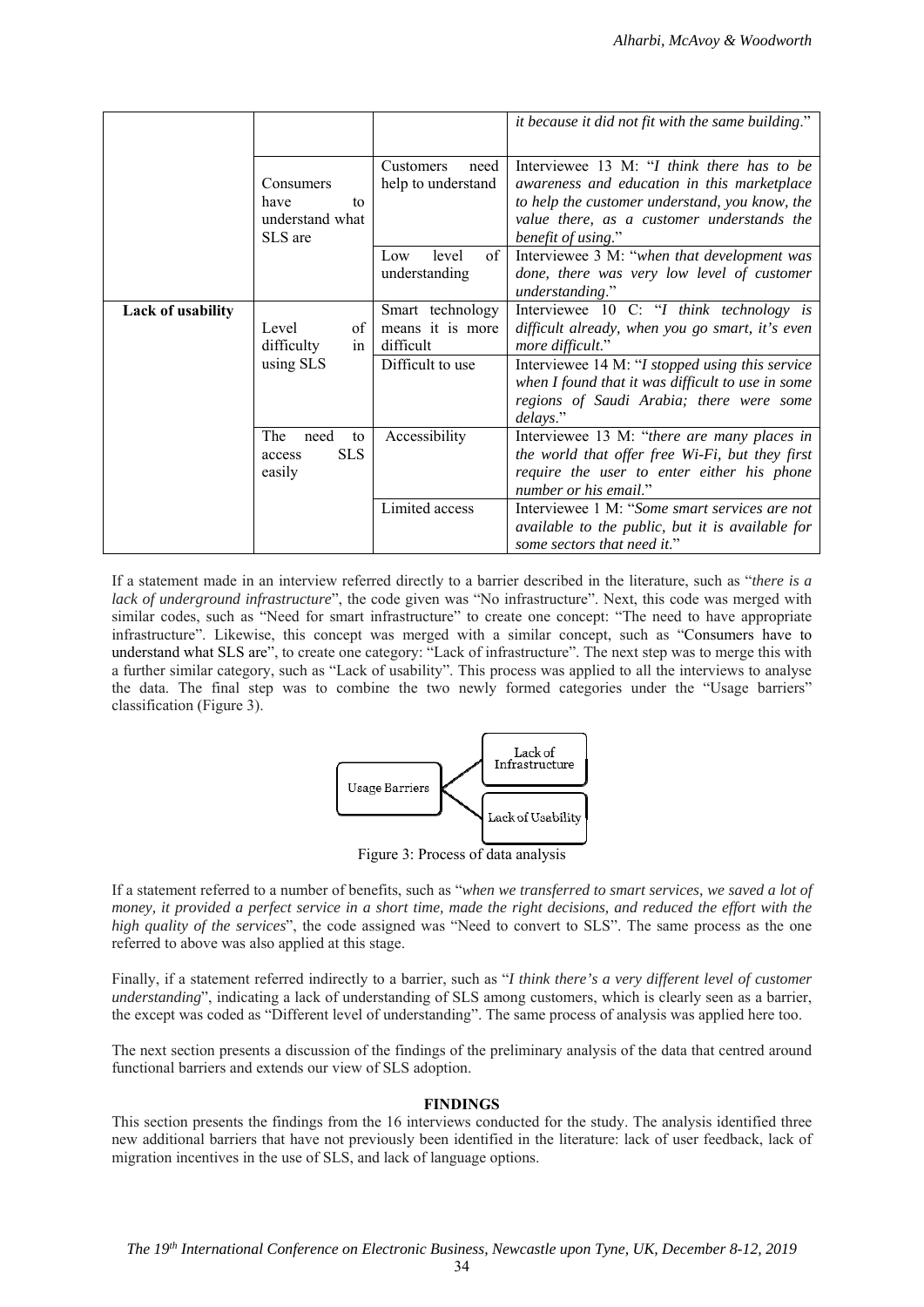# **Support for Functional Barriers to SLS Adoption Identified in the Literature**

Generally, the data were consistent with the barriers identified in the literature. Rapid development, lack of knowledge, lack of awareness, and poor understanding of user needs are examples of barriers that have been identified in previous literature and were also found in the interview data. Some of the interviewee statements that clearly support previous findings are presented in Table 5.

| Literature<br>reference                                                                               | Code                                   | Data                                                                                                                                                                                                                                                                                                                                                                                                                                                                                                                                                                                                                                                                                                                                                                                         |
|-------------------------------------------------------------------------------------------------------|----------------------------------------|----------------------------------------------------------------------------------------------------------------------------------------------------------------------------------------------------------------------------------------------------------------------------------------------------------------------------------------------------------------------------------------------------------------------------------------------------------------------------------------------------------------------------------------------------------------------------------------------------------------------------------------------------------------------------------------------------------------------------------------------------------------------------------------------|
| Nikayin<br>De<br>and<br>(2015);<br>Reuver<br>Shieh, Yeh, and Lai<br>(2013)                            | Rapid<br>development                   | Interviewee 16 M: "Well, technology is developing very rapidly, and<br>every day there's something new. So, sometimes, if I don't use the<br>device in a certain period, I will be too late. You can imagine how<br>many technologies you have witnessed in the past 30 to 40 years.<br>The development pace is very rapid, and if you don't keep up with it,<br>you will be left behind."<br>Interviewee 13 M: "It's a bit difficult for us to catch up with the<br>leading countries when it comes to technology. We couldn't catch up<br>with the rapid technological development."                                                                                                                                                                                                       |
| W.<br>Keijzer-Broers<br>Reuver<br>and<br>de<br>(2016)                                                 | Lack<br>of<br>knowledge                | Interviewee 5 M: "The first one is the lack of knowledge about<br>technology itself. The second cause is that some technologies are<br>hard to understand and implement in the beginning for some people.<br>So, you should make everything clear for the user. There are many<br>things that people ignore. There are people who don't believe that<br>some devices can really do the technological tasks described."<br>Interviewee 11 C: "I see the main barrier is the lack of knowledge.<br>Also, some smart living services have a level of difficulty in 1)<br>registration and 2) in use as well."                                                                                                                                                                                   |
| W. Keijzer-Broers et<br>al. (2016); Saied Al<br>Trigunarsyah,<br>Surf,<br>Susilawati<br>and<br>(2013) | Lack<br>of<br>awareness                | Interviewee 1 M: "That's why I talked about awareness. You should<br>educate people before introducing the service. Do you know why the<br>Malaysian and Indonesian experience was successful? Because they<br>made people aware before they introduced their smart services.<br>They show people renderings of the smart cities with all the details<br>so they can get familiar with them."<br>Interviewee 2 M: "There was very, very little awareness at that time<br>here in the regional market of smart services and smart<br>capabilities."<br>Interviewee 6 C: "So, I started discovering the useful features that I<br>didn't know before. I think one of the barriers is that sometimes the<br>technology is too advanced for a region. The first thing is cultural<br>awareness." |
| Wilson et al. (2015)                                                                                  | Poor<br>understanding of<br>user needs | Interviewee 7 C: "They take notice of the problem, but the solution<br>isn't always implemented in the way that the user likes."<br>Interviewee 10 C: "That there was a mismatch between the smart<br>services brought in the country with the needs of the residents You<br>can't take a service from another country and implement it here. We<br>have our own needs and problems. And that's what makes a service<br>successful or not, it's whether or not it's customised."                                                                                                                                                                                                                                                                                                             |

|  | Table 5 Barriers identified in the literature and the current research data |  |  |  |  |  |  |  |
|--|-----------------------------------------------------------------------------|--|--|--|--|--|--|--|
|--|-----------------------------------------------------------------------------|--|--|--|--|--|--|--|

With the rapid development of SLS, the participants commented that smart services were being developed very rapidly, thus making most of the services obsolete in a short period of time. It was also difficult for developing countries to catch up with developed ones due to the rapid technological development of the latter. With the lack of knowledge of SLS, interviewees stated that one of the main barriers to innovation was a lack of knowledge people did not have the know-how to use smart services. It was, they felt, difficult to use some of the SLS. Together with the lack of awareness, interviewees reported that there was not enough cultural understanding and realisation of the importance of scientific research in technology. The developers of the systems did not create awareness of the existence and usage of smart services. Finally, in terms of the poor understanding of user needs, participants noted that there was a disconnect between what was available in the market and what users needed.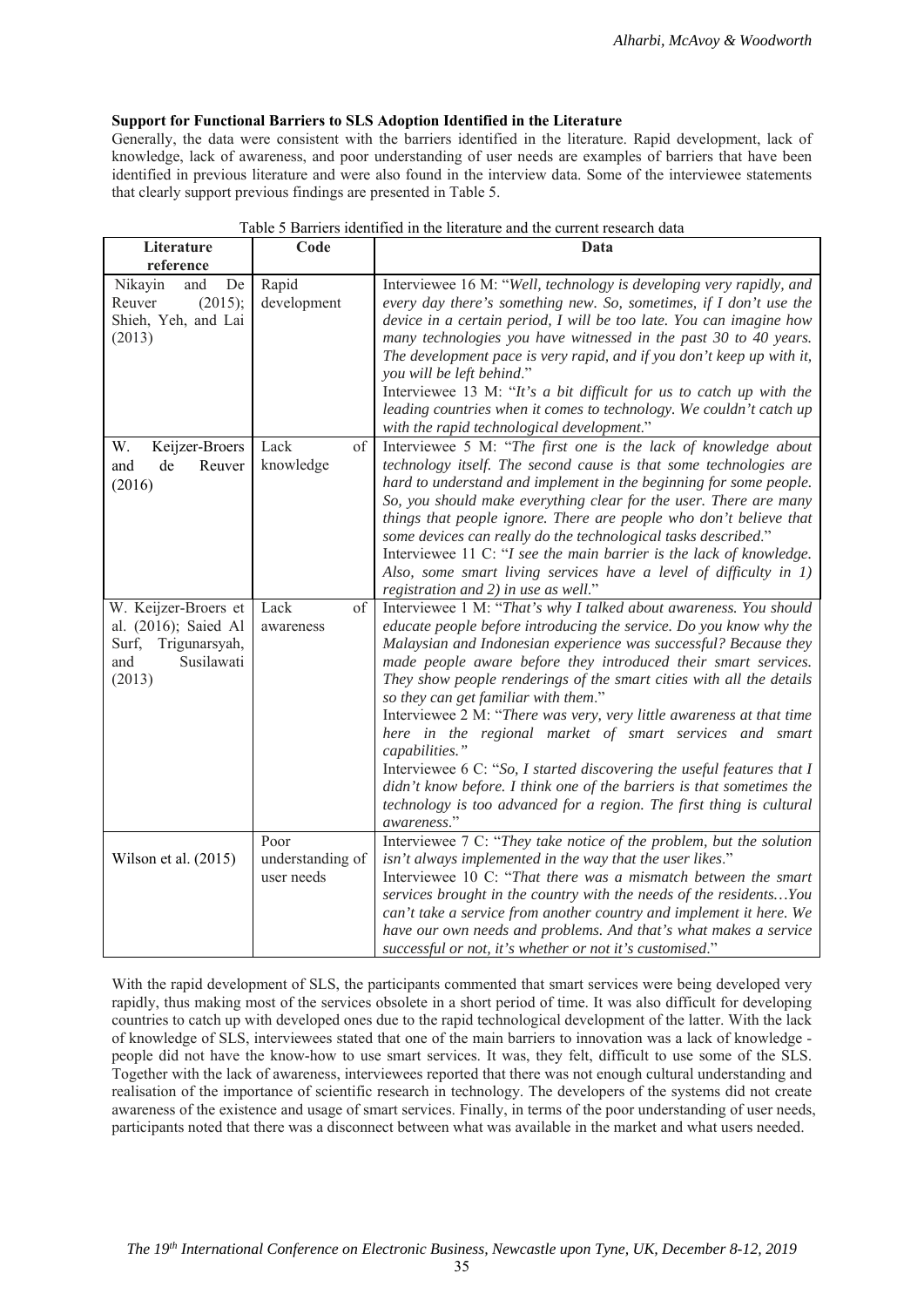# **New SLS Barriers Identified from the Current Case Study**

In addition to the interviewees confirming much of the existing research regarding barriers, three new barriers emerged from the data collected for this case study. The newly identified barriers have implications for innovation resistance theory, SLS adoption by Middle East consumers, and smart living policy. The new barriers are described below and detailed in Table 6.

| <b>Barrier</b> | <b>Definition</b>                 | Data                                                                                                         |
|----------------|-----------------------------------|--------------------------------------------------------------------------------------------------------------|
| Lack of user   | Lack of information opportunities | Interviewee 13 M: "I should ask them for their feedback                                                      |
| feedback       | for customers to express their    | and the problems that they have experienced. These                                                           |
|                | user experience (good or bad),    | people can be aware of problems that I don't know about                                                      |
|                | opinions, advice, or comments     | from my position."                                                                                           |
|                | about the smart living services   | Interviewee 13 M: "So, today, the feedback from the                                                          |
|                | they are using.                   | people working on the site rarely reaches the decision                                                       |
|                |                                   | makers."                                                                                                     |
|                |                                   | Interviewee 1 M: "The problem is most of the smart living                                                    |
|                |                                   | services have no feedback icon that gives consumers the                                                      |
|                |                                   | chance to share their experience or their issues they have                                                   |
|                |                                   | faced. So, if the supplier provides feedback in an easy                                                      |
|                |                                   | way, I think this will maybe help to overcome some                                                           |
|                |                                   | issues."                                                                                                     |
|                |                                   | Interviewee 13 M: "No smart living services have asked                                                       |
|                |                                   | me to leave feedback."                                                                                       |
|                |                                   | Interviewee 13 M: "The absence of feedback is a barrier;                                                     |
|                |                                   | it does give you an idea about the gaps in your service."                                                    |
|                |                                   | Interviewee 13 M: "The companies should ask for user                                                         |
|                |                                   | feedback."                                                                                                   |
|                |                                   | Interviewee 13 M: "There are things that only the visitor                                                    |
|                |                                   | who is close to the service knows; maybe I don't know                                                        |
|                |                                   | about those things since no feedback has been given."                                                        |
| Lack of        | Lack<br>of<br>motivation<br>for   | Interviewee 14 M: "In technological applications, there                                                      |
| migration      | individuals to migrate to smart   | should be incentives that attract people to use the                                                          |
| incentives in  | living services.                  | service."                                                                                                    |
| the use of     |                                   | Interviewee 10 C: "In my opinion, if the technology is first                                                 |
| <b>SLS</b>     |                                   | adopted by the government and its institutions, that will                                                    |
|                |                                   | motivate people to adopt it faster than if there were only                                                   |
|                |                                   | individual people putting their effort to use the service."                                                  |
|                |                                   | Interviewee 14 M: "Especially here in Saudi Arabia,<br>nobody gives you motivation to use the technology. We |
|                |                                   | lack the encouragement to utilise the advanced                                                               |
|                |                                   | technology and we also need to start using it in order to                                                    |
|                |                                   | keep up with developed countries."                                                                           |
| Lack of        | User cannot find an appropriate   | Interviewee 13 M: "I can say language is a barrier.                                                          |
| language       | language to enable him/her to use | Sometimes, the technology is available either in English                                                     |
| options        | smart living services.            | or two languages only: the local language and one                                                            |
|                |                                   | foreign language."                                                                                           |
|                |                                   | Interviewee 9 M: "The differences in language are a huge                                                     |
|                |                                   | barrier. We provide a very advanced service to the                                                           |
|                |                                   | visitors, but the problem is the visitors to the Prophet's                                                   |
|                |                                   | Mosque are from all nationalities and speak all kinds of                                                     |
|                |                                   | languages, so the differences in language are a problem,                                                     |
|                |                                   | we can't provide that services with all languages."                                                          |
|                |                                   | Interviewee 14 M: "But it is indeeda barrier when                                                            |
|                |                                   | someone comes from another country and he knows                                                              |
|                |                                   | neither Arabic nor English. We need to provide him with                                                      |
|                |                                   | support to use our smart services."                                                                          |
|                |                                   | Interviewee 16 C: "I bought from Amazon, a smart device                                                      |
|                |                                   | [virtual reality glasses] from China but I couldn't use it                                                   |
|                |                                   | because it was in Chinese."                                                                                  |

| Table 6 New barriers identified from the data |  |  |  |
|-----------------------------------------------|--|--|--|
|                                               |  |  |  |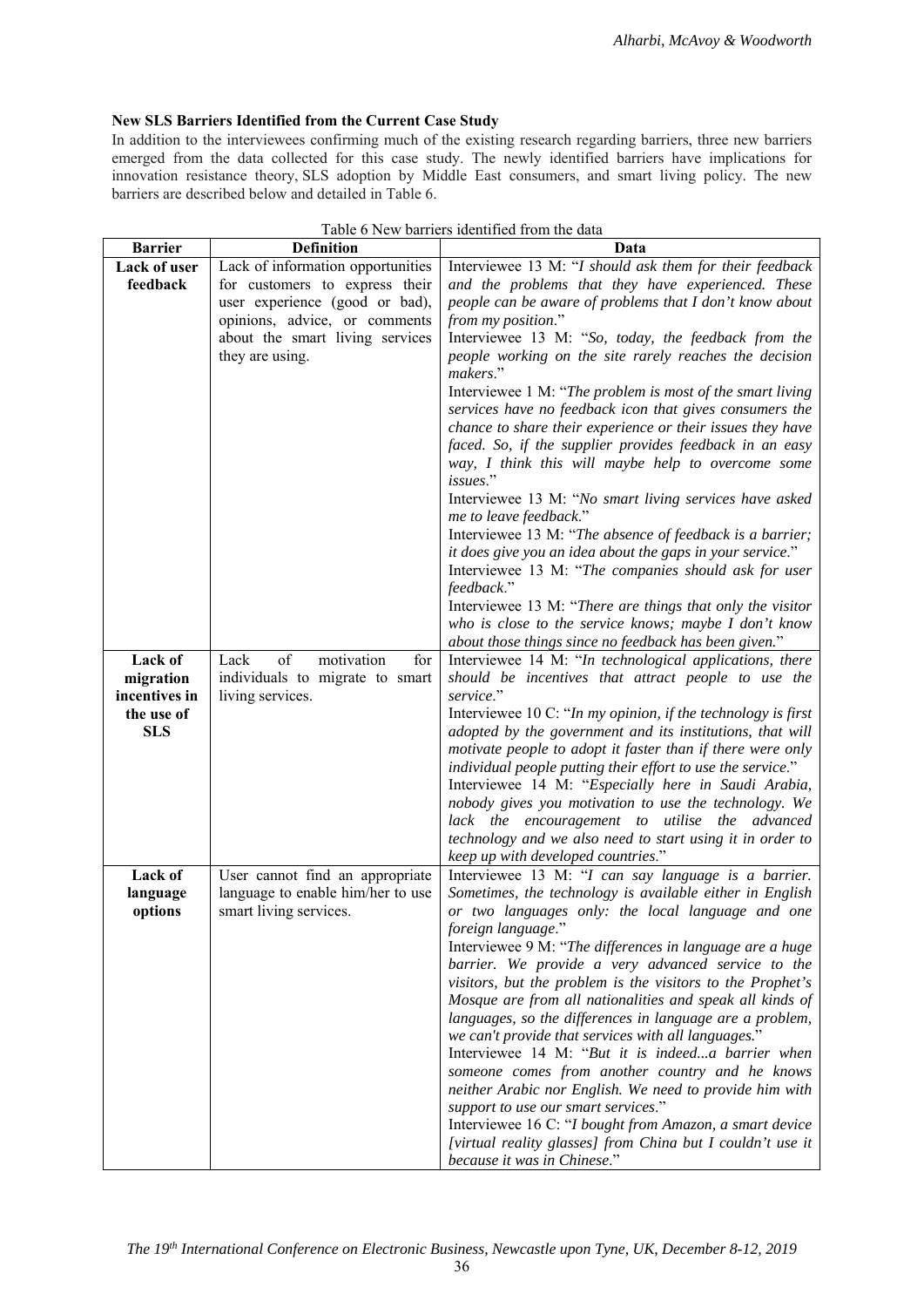The first new barrier discovered was the lack of user feedback and can be defined as a lack of information opportunities for customers to express their user experience (good or bad), opinions, advice, or comments about the smart living services they were using. This barrier represents two different perspectives: a managerial perspective and a user perspective. From a managerial perspective, some of the SLS managers regard feedback from users as a pillar to use to keep improving and to fix issues that may appear for consumers from time to time. The result will then be improved, advanced SLS free of error.

The data show the interaction between the SLS and the user, which is positively reflected when users see that their feedback has been considered by the decision makers. Therefore, users may feel that they have become partners in the success of a service, as their feedback has been used to work towards the development of the product. This may increase users' loyalty in adopting more services in the future. Other feedback from SLS users shows potential and dynamic interest among consumers. Therefore, providing feedback to decision makers will increase the efficiency of SLS, which will lead to increased adoption of those services. In contrast, from the user perspective, some customers regard the absence of a feedback icon as a disadvantage, which may cause them to leave the service and they may not use it again. Thus, the presence of a feedback icon in smart living services could contribute significantly to reduced resistance.

The second barrier evident from the data is the lack of migration incentives in the use of SLS. This barrier can be defined as a lack of motivation in individuals to migrate to using smart living services. One of the interviewees, 14 M, stated that "*there should be incentives that attract people to use the service*". Therefore, as ease of use is not the only reason to use SLS, individuals might start to move towards using SLS instead of a traditional facility if there were an incentive to use the new services. Moreover, one of interviewees, 10 P, remarked that the adoption of SLS by the government could be considered a major motivation to people to want to adopt SLS. However, the lack of migration incentives will cause resistance to SLS, especially in people who see no reason to leave the traditional services with which they are familiar.

The third new barrier observed in the data was the lack of language options. This barrier appears when users cannot find an appropriate language to enable them to use smart living services. This causes a barrier to people starting to use SLS. Limited language options within SLS, with only two languages used currently, presents a barrier for people who speak other languages. One interviewee made this point by stating that "*we provide a very advanced service to visitors, but the problem is the visitors to the Prophet's Mosque are of all nationalities and speak all kinds of languages, so the differences in language are a problem. We can't provide the services with all languages"*. Thus, multilingualism in SLS is essential for both the people using the services and for the SLS providers to ensure that what is being offered is fully useable.

In summary, the three new barriers identified above contribute directly to resistance to the adoption of SLS. The squares shaded grey in Figure 4 illustrate the three newly identified barriers that represent the contribution of this paper to IRT: lack of user feedback, lack of migration incentives in the use of SLS, and lack of language options. The evidence suggests their significance as barriers to adoption, providing insight into why individuals resist the new SLS options. It is recommended that these barriers should be addressed in order to increase the adoption of SLS.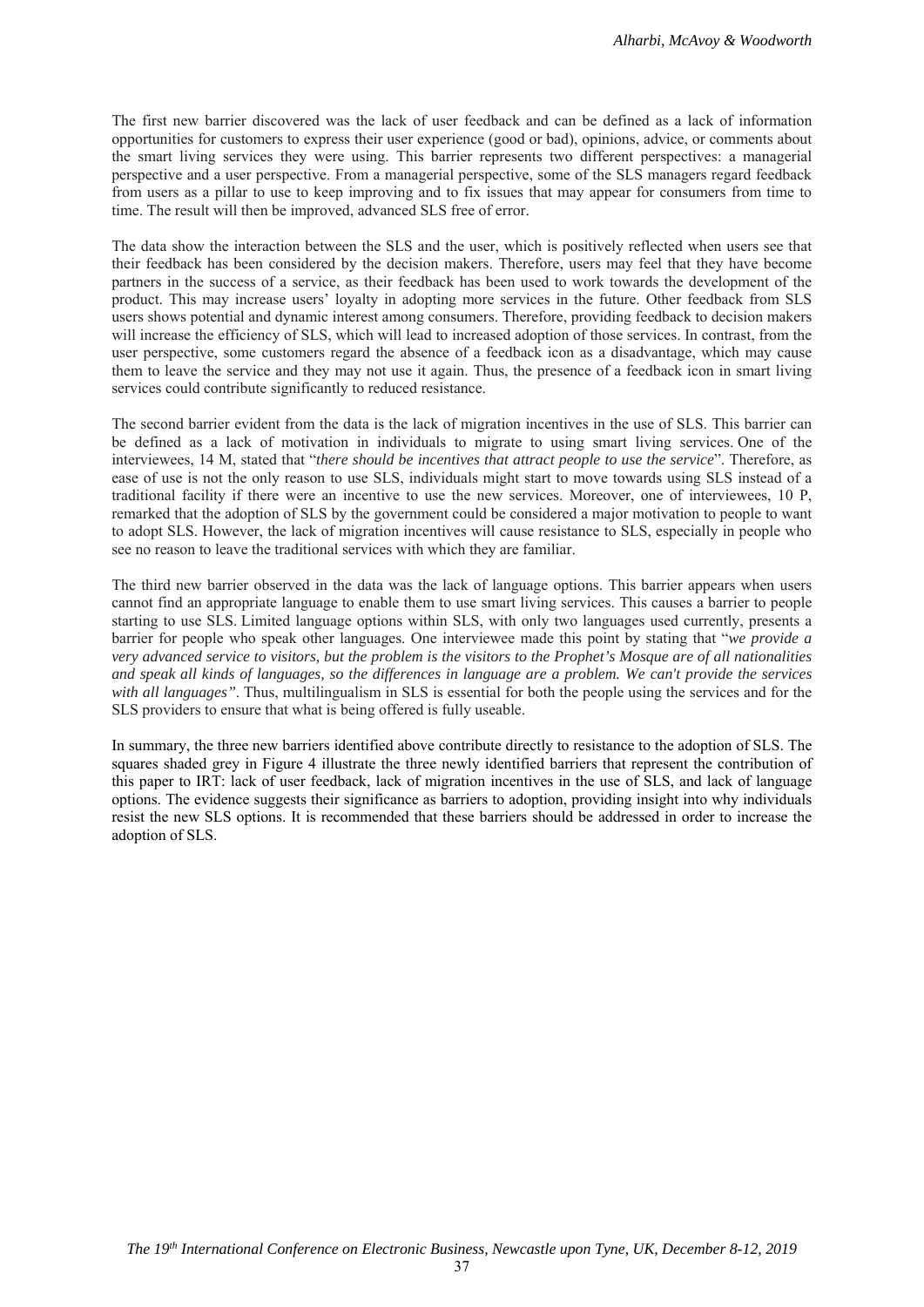

Figure 4: Barriers to adopting smart living services

This study was conducted in a region that has shown an interest in increasing the number of smart cities. It is important as a case study to help understand the reasons for people resisting using and adopting new technologies that are made to improve the quality of their lives. The data suggest that the three new barriers identified in the study are significant because they represent factors that have an impact on the government's ability to operate SLS platforms successfully. This means that governments that are trying to build more smart cities need to consider how these barriers will limit the functions of the technology in their cities. A potential limitation of this study is that the case study was conducted in a region that is well resourced, where the government has been working on the smart city model for a number of years with well-established investment in new infrastructure. Another potential limitation is that the study was conducted in one place; future research should be conducted in multiple places in the region to examine if the evidence presented here is consistent.

#### **DISCUSSION**

This section provides conclusions regarding the study findings and outlines their implications for technology adoption and resistance to it. It describes why the findings are important to successful outcomes for the smart city agenda. By changing how governments present SLS technology to their citizens, who are also their consumer base, policies and practices can be changed to benefit everyone. The section concludes with implications for theory, practice, and policy.

#### **Study Impact and Future Research**

This study explored a region of the Middle East at the centre of the Smart City Global Initiative. Policies, infrastructure investments, and other financial support have helped to realise the potential in the region's ability to shape future cities. The region's cities are experiencing a boom in unprecedented ways due to a number of challenges caused by war and migration. This means that the systems that are supposed to help people experience a better quality of life have to be easy enough for them to use in order to obtain that improvement in standards. The literature review presented barriers in light of a progressive smart cities agenda and policies that are rapidly developing the technology to demonstrate that, by using data, people can achieve a better quality of life. In order to achieve improvement, there is a need for services in the areas of health, energy, transportation, and even entertainment to support a higher living standard. Smart living services are critical to the success of the smart city agenda and its adoption, offering key insights into how data are collected to power new IoT platforms. The research supports claims that SLS adoption is an indicator of the success of the policy.

This study used innovation resistance theory to investigate the barriers that the existing literature shows can cause resistance to innovation. Although experts agree that there are functional and psychological barriers associated with use, values, risk, traditional, and image, this study suggests there may be more. Prior to this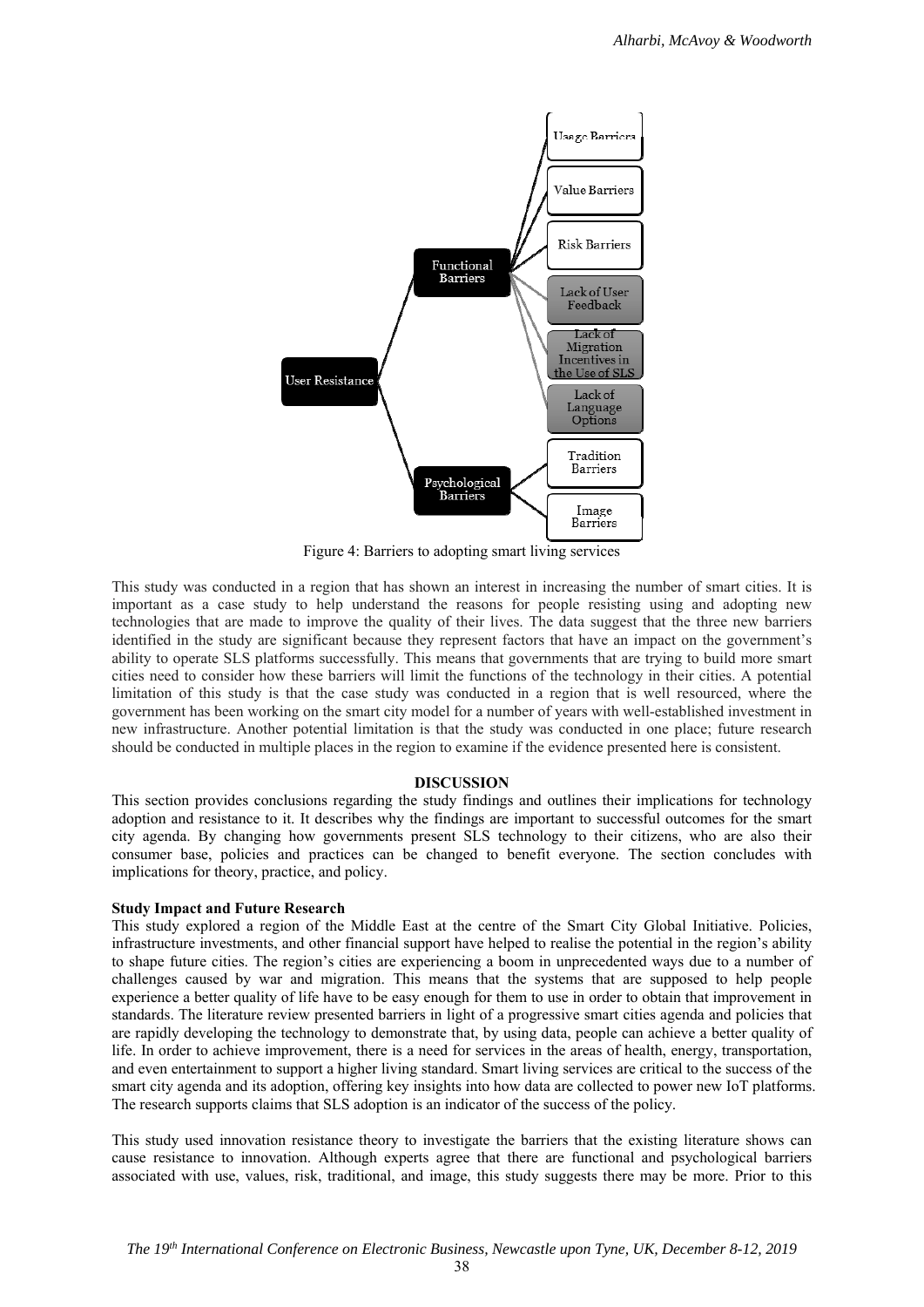study, there had been no research carried out to explore and examine barriers to the adoption of smart living services. Thus, examining barriers to the adoption of SLS is a critical issue that challenges the existing research on innovation adoption and resistance. What this study shows is that people resist technology because it is not 'speaking their language' and because there is no way to give feedback. It is possible that the sentiment to use this technology is not there due to the lack of an incentive to encourage its use.

A future direction of research could be to delve deeper into technology adoption to establish if it relates to a short- or long-term change. Research could look more closely at the government departments that help to support SLS platforms, track how many people use the platforms and how long they stay using them. When numbers dip, that would be the time to offer marketing promotions to stimulate interest and remind people that the services are helpful. This could, for example, be a reminder that a tracker could let travellers know when the next train or taxi is due to arrive or it could be that a monitor can tell doctors about changes in blood pressure or blood sugar. There are many ways that IRT could be used as part of an SLS adoption strategy to help the smart city agenda that have yet to be explored.

### **Implications for Adoption Research, Adoption Practice, and Smart City Policy**

The research found a number of implications for research, as IRT theory can be applied and extended to other areas of technology use. Additional implications for practice to better develop the right SLS technology point to policy implications as governments are making aggressive attempts to implement new policies and initiatives quickly.

The IRT model has been expanded in this study to include three additional barriers: lack of user feedback, lack of migration incentives in the use of SLS, and lack of language options. This expanded theory gives future researchers more dimensions to consider in order to explore the reasons for people's resistance to innovation. Departments in governments that are responsible for monitoring SLS platforms should also be able to find ways to determine actual usage. They should provide ways for people to give feedback and voice their concerns if the platforms are not doing what they are supposed to do. These departments have the ability to change features, so that by listening to people, they can employ better ways to support them. There is a lot of funding around smart cities, and this money should be used wisely.

This study examined people's views of the smart living services that are available to them and identified reasons for resistance to them. By examining the reasons for a lack of interest in or awareness of smart living services, the study will contribute to helping Gulf states build better cities and amenities. Another important reason for smart living services adoption is the impact that it could have on the diversification of an economy. For many in the Gulf state region, there is a need to move beyond being an oil-based economy. Technology provides an opportunity to do this, so better understanding of why people resist this innovation offers a means to improve SLS.

## **REFERENCE**

- Agahari, W. (2016). Can ICT Contribute to Achieve Independent Living?: Exploring Capabilities of the Health and Wellbeing Platform.
- Aldraehim, M. S. A. (2013). *Cultural impact on e-service use in Saudi Arabia.* Queensland University of Technology.
- Almuraqab, N. A. S., & Jasimuddin, S. M. (2017). Factors that Influence End-Users' Adoption of Smart Government Services in the UAE: A Conceptual Framework. *Electronic Journal of Information Systems Evaluation, 20*(1), 11.
- Alshehri, M., Drew, S., Alhussain, T., & Alghamdi, R. (2012). The impact of trust on e-government services acceptance: A study of users' perceptions by applying UTAUT model. *International Journal of Technology Diffusion (IJTD), 3*(2), 50-61.
- Antioco, M., & Kleijnen, M. (2010). Consumer adoption of technological innovations: Effects of psychological and functional barriers in a lack of content versus a presence of content situation. *European Journal of Marketing, 44*(11/12), 1700-1724.
- Baabdullah, A., Dwivedi, Y., & Williams, M. D. (2013). *IS/IT adoption research in the Saudi Arabian context: Analysing past and outlining future research directions.* Paper presented at the European, Mediterranean, and Middle Eastern Conference on Information System (EMCIS 2013), Windsor, United Kingdom.
- Baabdullah, A. M., Alalwan, A. A., & Al Qadi, N. S. (2018). Evaluating the Current Situation of Mobile Services (M-Services) in the Kingdom of Saudi Arabia *Emerging Markets from a Multidisciplinary Perspective* (pp. 149-160): Springer.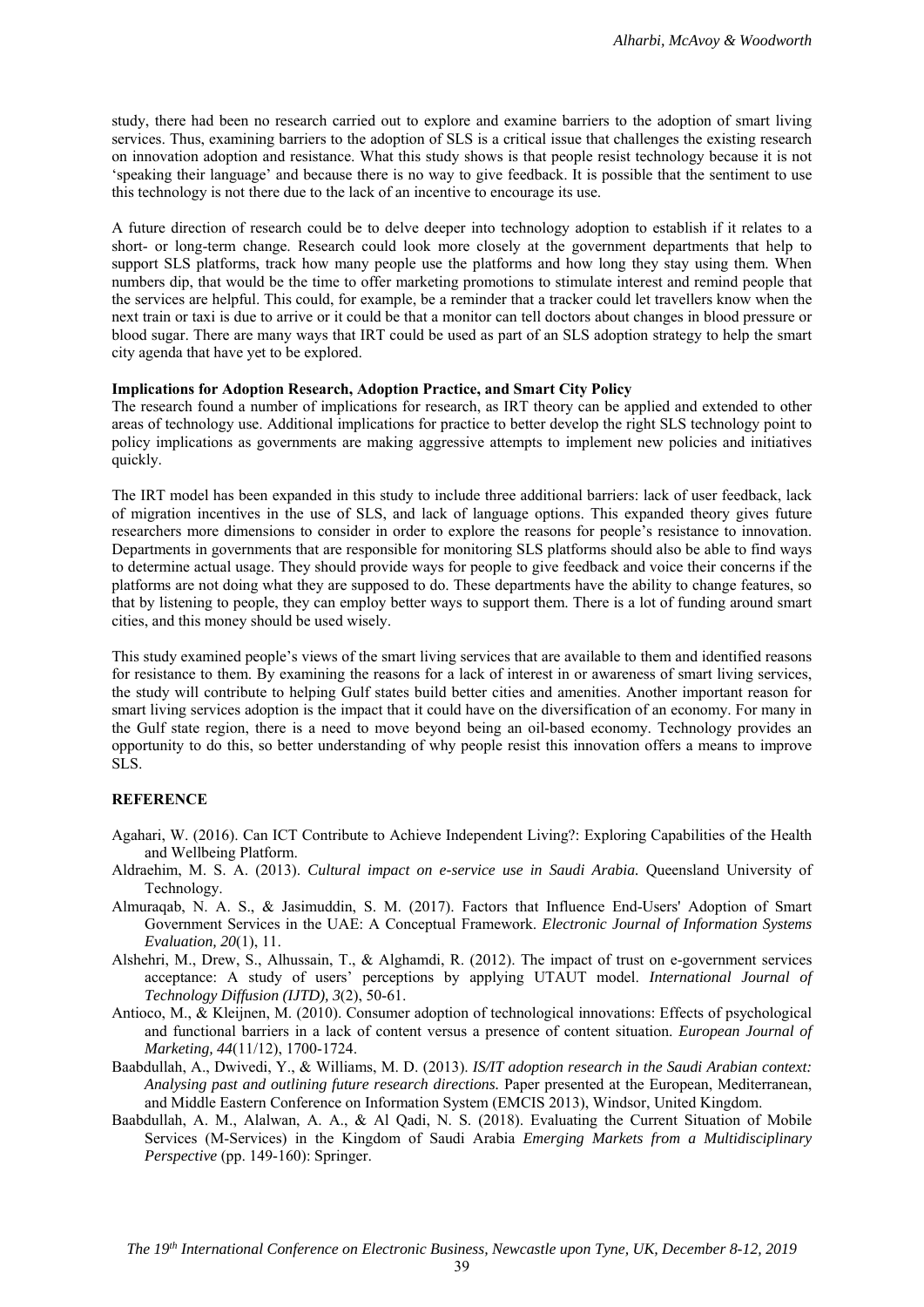- Bagozzi, R. P., & Lee, K.-H. (1999). Consumer resistance to, and acceptance of, innovations. *ACR North American Advances*.
- Balta-Ozkan, N., Davidson, R., Bicket, M., & Whitmarsh, L. (2013). Social barriers to the adoption of smart homes. *Energy Policy, 63*, 363-374.
- Barati, S., & Mohammadi, S. (2009). *An efficient model to improve customer acceptance of mobile banking.* Paper presented at the World Congress on Engineering and Computer Science.
- Birks, D. F., Fernandez, W., Levina, N., & Nasirin, S. (2013). Grounded theory method in information systems research: its nature, diversity and opportunities. *European Journal of Information Systems, 22*(1), 1-8.
- Biswas, A., & Sarkar, J. (2000). Availability of a system maintained through several imperfect repairs before a replacement or a perfect repair. *Statistics & Probability Letters, 50*(2), 105-114.
- Cappers, P., MacDonald, J., Goldman, C., & Ma, O. (2013). An assessment of market and policy barriers for demand response providing ancillary services in US electricity markets. *Energy Policy, 62*, 1031-1039.
- Chauhan, V., & Choudhary, V. (2018). Barriers to adopting internet banking: analysing the influence of information availability and consumer demographics. *International Journal of Financial Services Management, 9*(3), 207-225.
- Chen, Y.-T. (2012). Sketch industry promotion framework for smart living services by leveraging living lab harmonization cube. *International Journal of Electronic Business Management, 10*(2), 149.
- Chouk, I., & Mani, Z. (2019). Factors for and against resistance to smart services: role of consumer lifestyle and ecosystem related variables. *Journal of Services Marketing*.
- Claudy, M. C., Garcia, R., & O'Driscoll, A. (2015). Consumer resistance to innovation—a behavioral reasoning perspective. *Journal of the Academy of Marketing Science, 43*(4), 528-544.
- Cruz, P., Barretto Filgueiras Neto, L., Munoz-Gallego, P., & Laukkanen, T. (2010). Mobile banking rollout in emerging markets: evidence from Brazil. *International journal of bank marketing, 28*(5), 342-371.
- Dameri, R. P., Benevolo, C., Veglianti, E., & Li, Y. (2019). Understanding smart cities as a glocal strategy: A comparison between Italy and China. *Technological Forecasting and Social Change, 142*, 26-41.
- David, R. S. (2014). *To Tweet Or Not to Tweet: An Investigative Analysis of the Government of Canada's Social Media Practices.* Université d'Ottawa/University of Ottawa.
- Fain, D., & Roberts, M. L. (1997). Technology vs. consumer behavior: The battle for the financial services customer. *Journal of Direct Marketing, 11*(1), 44-54.
- Featherman, M. S., & Pavlou, P. A. (2003). Predicting e-services adoption: a perceived risk facets perspective. *International journal of human-computer studies, 59*(4), 451-474.
- Fint, D. (2017). *Urbanization, a financing challenge for a sustainable world.* Paper presented at the Annales des Mines-Responsabilite et environnement.
- Giffinger, R., & Pichler-Milanović, N. (2007). *Smart cities: Ranking of European medium-sized cities*: Centre of Regional Science, Vienna University of Technology.
- Good, N., Ellis, K. A., & Mancarella, P. (2017). Review and classification of barriers and enablers of demand response in the smart grid. *Renewable and sustainable energy reviews, 72*, 57-72.
- Gurtner, S. (2014). Modelling consumer resistance to mobile health applications.
- Herbig, P. A., & Day, R. L. (1992). Customer acceptance: the key to successful introductions of innovations. *Marketing Intelligence & Planning, 10*(1), 4-15.
- Hielkema, H., & Hongisto, P. (2013). Developing the Helsinki smart city: The role of competitions for open data applications. *Journal of the Knowledge Economy, 4*(2), 190-204.
- Hoeffler, S. (2003). Measuring preferences for really new products. *Journal of marketing research, 40*(4), 406- 420.
- Joachim, V., Spieth, P., & Heidenreich, S. (2018). Active innovation resistance: An empirical study on functional and psychological barriers to innovation adoption in different contexts. *Industrial Marketing Management, 71*, 95-107.
- Jones, M., & Alony, I. (2011). Guiding the use of grounded theory in doctoral studies–An example from the Australian film industry.
- Keijzer-Broers, W., & de Reuver, M. (2016). Cooperation and knowledge challenges in realizing smart homes: The case of small installer businesses. *Indoor and Built Environment*, 1420326X16670227.
- Keijzer-Broers, W., Florez-Atehortua, L., & de Reuver, M. (2016). *Prototyping a Health and Wellbeing Platform: an Action Design Research Approach.* Paper presented at the System Sciences (HICSS), 2016 49th Hawaii International Conference on.
- Keijzer-Broers, W., Nikayin, F., & De Reuver, M. (2014). *Main requirements of a Health and Wellbeing Platform: findings from four focus group discussions*.
- Keijzer-Broers, W. J., de Reuver, M., & Guldemond, N. A. (2013). *Designing a matchmaking platform for smart living services.* Paper presented at the International Conference on Smart Homes and Health Telematics.

40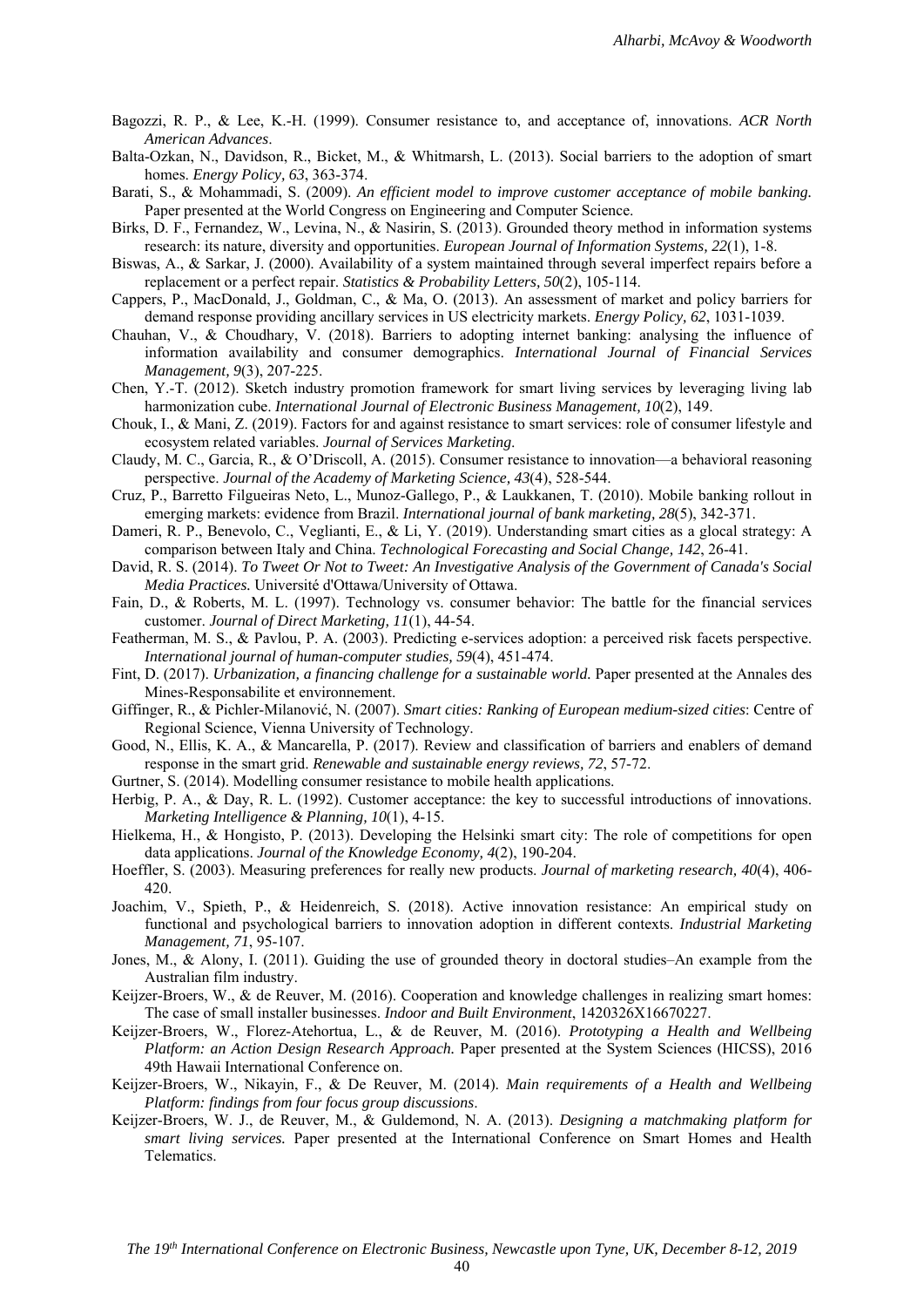- Keijzer-Broers, W. J., Florez-Atehortua, L., & de Reuver, M. (2015). Prototyping a Health and Wellbeing Platform in a Living Lab Setting.
- Kellmereit, B. (2015). Focus groups. *International Journal of Sales, Retailing, and Marketing, 4*(9), 42-52.
- Khan, M. S., Woo, M., Nam, K., & Chathoth, P. K. (2017). Smart City and Smart Tourism: A Case of Dubai. *Sustainability, 9*(12), 2279.
- Kleijnen, M., Lee, N., & Wetzels, M. (2009). An exploration of consumer resistance to innovation and its antecedents. *Journal of economic psychology, 30*(3), 344-357.
- Kuisma, T., Laukkanen, T., & Hiltunen, M. (2007). Mapping the reasons for resistance to Internet banking: A means-end approach. *International Journal of Information Management, 27*(2), 75-85.
- Laukkanen, P., Sinkkonen, S., & Laukkanen, T. (2008). Consumer resistance to internet banking: postponers, opponents and rejectors. *International journal of bank marketing, 26*(6), 440-455.
- Laukkanen, T. (2016). Consumer adoption versus rejection decisions in seemingly similar service innovations: The case of the Internet and mobile banking. *Journal of Business Research, 69*(7), 2432-2439.
- Laukkanen, T., & Kiviniemi, V. (2010). The role of information in mobile banking resistance. *International journal of bank marketing, 28*(5), 372-388.
- Laukkanen, T., Sinkkonen, S., Kivijärvi, M., & Laukkanen, P. (2007). Innovation resistance among mature consumers. *Journal of consumer marketing, 24*(7), 419-427.
- Lee, C.-K., Lee, J., Lo, P.-W., Tang, H.-L., Hsiao, W.-H., Liu, J.-Y., & Lin, T.-L. (2011). Taiwan Perspective: Developing Smart Living Technology. *International Journal of Automation and Smart Technology, 1*(1), 93-106.
- Lee, J., & Lee, H. (2014). Developing and validating a citizen-centric typology for smart city services. *Government Information Quarterly, 31*, S93-S105.
- Lian, J.-W., & Yen, D. C. (2014). Online shopping drivers and barriers for older adults: Age and gender differences. *Computers in Human Behavior, 37*, 133-143.
- Lunsford, D. A., & Burnett, M. S. (1992). Marketing product innovations to the elderly: Understanding the barriers to adoption. *Journal of consumer marketing, 9*(4), 53-62.
- Luo, X., Lee, C. P., Mattila, M., & Liu, L. (2012). An exploratory study of mobile banking services resistance. *International Journal of Mobile Communications, 10*(4), 366-385.
- Maheswaran, M., & Badidi, E. (2018). *Handbook of Smart Cities*: Springer.
- Mani, Z., & Chouk, I. (2017). Drivers of consumers' resistance to smart products. *Journal of Marketing Management, 33*(1-2), 76-97.
- Mani, Z., & Chouk, I. (2018). Consumer Resistance to Innovation in Services: Challenges and Barriers in the Internet of Things Era. *Journal of Product Innovation Management, 35*(5), 780-807.
- Marett, K., Pearson, A. W., Pearson, R. A., & Bergiel, E. (2015). Using mobile devices in a high risk context: The role of risk and trust in an exploratory study in Afghanistan. *Technology in Society, 41*, 54-64.
- Marshall, C., & Rossman, G. B. (1989). Designing Qualitative Research Sage Publications. *Newbury Park, California*.
- Misbahuddin, S., Zubairi, J. A., Saggaf, A., Basuni, J., Sulaiman, A., & Al-Sofi, A. (2015). *IoT based dynamic road traffic management for smart cities.* Paper presented at the 2015 12th International Conference on High-capacity Optical Networks and Enabling/Emerging Technologies (HONET).
- Moorthy, K., Suet Ling, C., Weng Fatt, Y., Mun Yee, C., Yin, K., Chong, E., . . . Kok Wei, L. (2017). Barriers of mobile commerce adoption intention: perceptions of generation X in Malaysia. *Journal of theoretical and applied electronic commerce research, 12*(2), 37-53.
- Ng, W. X., Lim, C. C., Lim, X. C., Ng, S. N., & Tan, Y. J. (2013). *Consumer resistance to mobile banking services: An empirical study among baby boomers in Malaysia urban areas.* UTAR.
- Nikayin, F., & De Reuver, M. (2011). *Motivation for collective action in the smart living business ecosystem.* Paper presented at the The First International Conference on Mobile Services, Resources, and Users.
- Nikayin, F., & De Reuver, M. (2012). *Governance of smart living service platforms: state-ofthe-art and the need for collective action.* Paper presented at the CESUN 2012: 3rd International Engineering Systems Symposium, Delft University of Technology, The Netherlands, 18-20 June 2012.
- Nikayin, F., & De Reuver, M. (2015). What motivates small businesses for collective action in smart living industry? *Journal of Small Business and Enterprise Development, 22*(2), 320-336.
- Nikayin, F., Skournetou, D., & De Reuver, M. (2011). *Establishing a Common Service Platform for Smart Living: Challenges and a Research Agenda.* Paper presented at the ICOST.
- Pan, Y. (2018). A Global Review on Smart City Development *Strategic Research on Construction and Promotion of China's Intelligent Cities* (pp. 1-27): Springer.
- Piro, G., Cianci, I., Grieco, L. A., Boggia, G., & Camarda, P. (2014). Information centric services in smart cities. *Journal of Systems and Software, 88*, 169-188.
- Ram, S. (1987). A model of innovation resistance. *ACR North American Advances*.

41